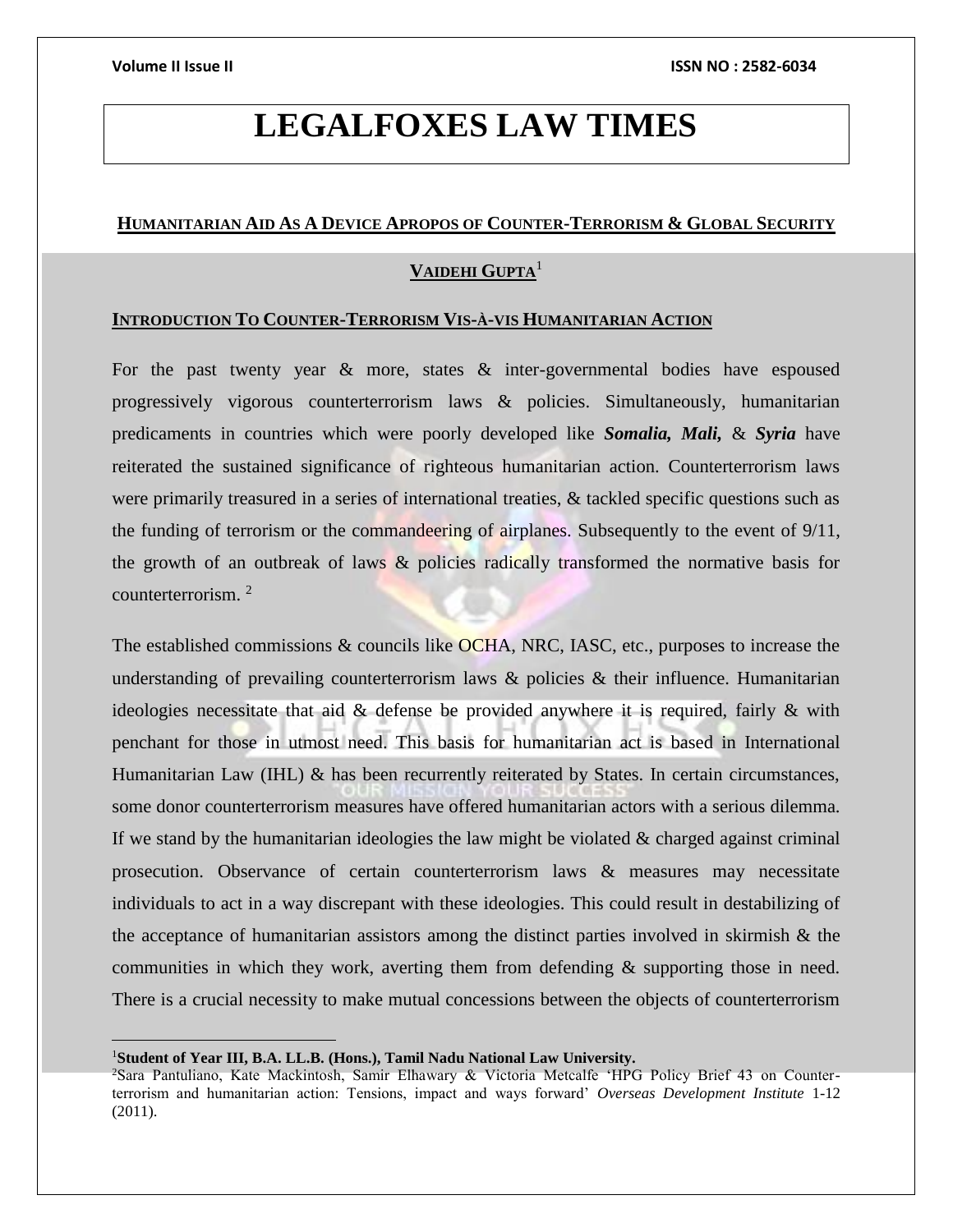j

### **Volume II Issue II ISSN NO : 2582-6034**

laws & measures on one side, & humanitarian action which obeys to these ideologies, on the flip side. The case studies of the engaged Palestinian territory  $\&$  Somalia are the instances to accentuate some of the effects of counterterrorism measures on humanitarian assistors. These embraces increased managerial actions for obtaining or screening of partners; diluted capacity to sustain people in areas where rebellious groups nominated as terrorist may be vigorous; & a tendency towards self-restraint  $\&$  other negative surviving tactics by humanitarian actors.<sup>3</sup>

The *problem* that emerges is that, quite a few objectives are shared by the *counterterrorism*  &*humanitarian aid* inclusive of the prevention of the outbreaks against the non-combatants & of digression of assistance to armed groups. Hitherto, in the recent years, stiffness has been arising between these two branches of law & policy. Consequently, a lot of challenges have been lined up for both the government  $\&$  the humanitarian assistors. These challenges have been a hurdle to the open & canny deliberations on the pragmatic & legal consequences of counterterrorism laws for humanitarian acts specifically *(i)*in *the regions where there are recognized & listed armed & rebellious terrorist groups annexing the territory; or (ii)wherein the populace of any region is in need*. Also, it resulted in the donor's growing menace abhorrence, which can complex or throttle the exertions of the humanitarian organisations to function in red alert areas. There is also the need to take the commendations by the inter-governmental bodies that appear to administer the humanitarian organisations as they seemingly observed as the channel for the terrorist operations. It is also essential to address the dearth of exceptions in counter-terrorism law for virtuous humanitarian act. For the progression  $\&$  justice to the humanitarian action, the outlawing of the terrorist operations is believed to be essential, *for instance,* providing the medical aid to the injured rival combatant  $\&$  the increasing application of the eccentric strategies , *for instance,* senatorial questioning or the usage of *'naming & shaming'* crusades to associate civic society organisations with destructive actions.

The strain between the laws on combating terrorism vis-à-vis the humanitarian aid have been addressed by several worldly renowned scholar's & experts on divisive issue of terrorism in the global field. Also, the profound research by the NRC, OCHA et al. has thrown significant amount of light on the pragmatic effect of the measures employed by the donor sate on the

<sup>&</sup>lt;sup>3</sup>Jessica Burniske, N. K. Modirzadeh & D. A. Lewis, "Counter-terrorism laws and regulations: What aid agencies need to know"79 *Humanitarian Practice Network* 1-15 (2014).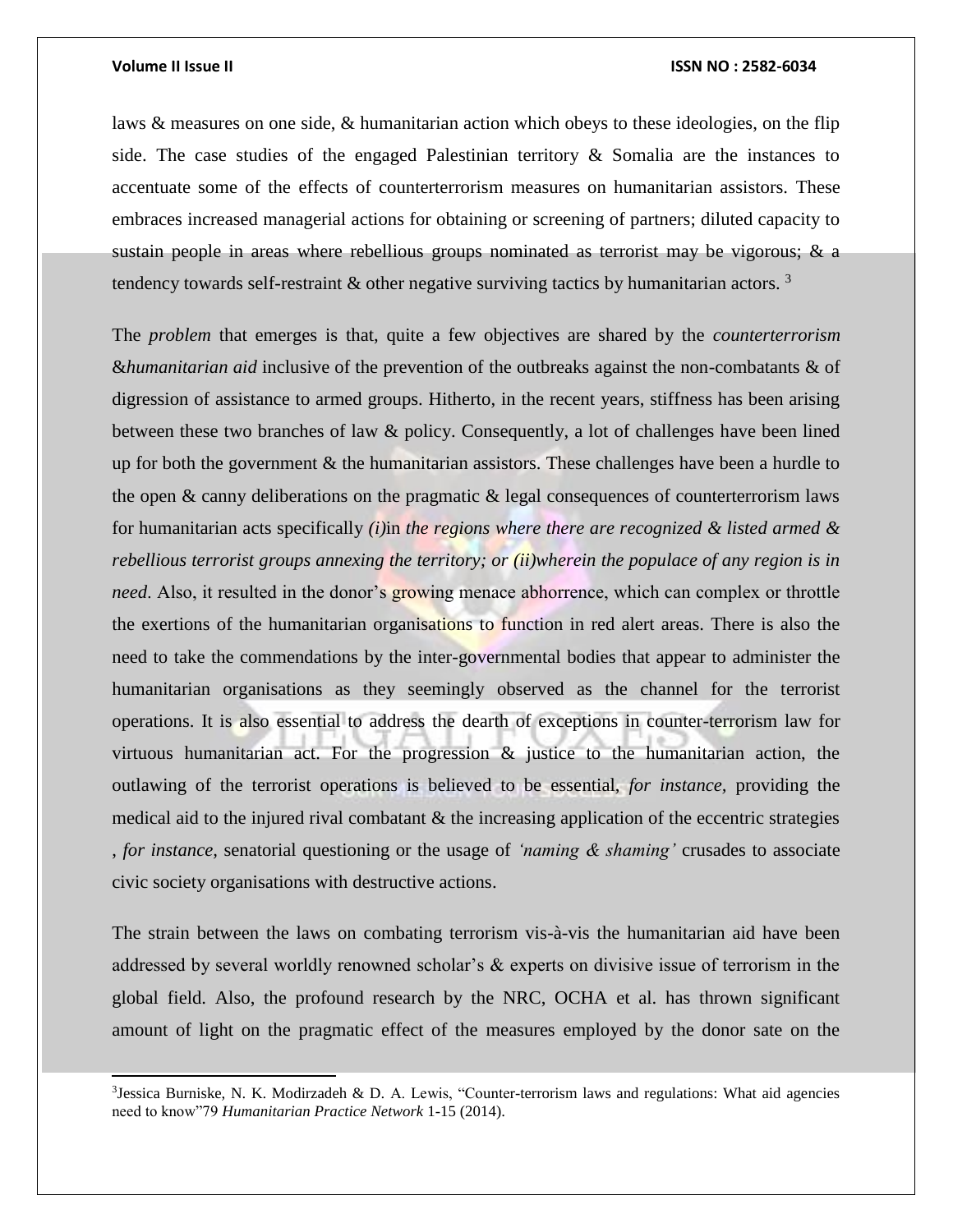humanitarian aid.The continued deliberations on this subject have established painstaking & subtle scrutinization of the contemporary legal structure  $\&$  the quandaries confronting humane players. The *objective* of this research paper is todetermine the donor & humanitarian organizations backing & their retort to counterterrorism agendas by looking into the key trends concerning Counterterrorism rules & regulations. Also, to bring emerging challenges of humanitarian action apropos of counterterrorism law in light specially in protection of needy population in circumstances of warfare with non-state armed groups *(NSAGs)* & recognized nonstate actors which control territory by analyzing the two countervailing set of rules *(i) endorsing humanitarian action with NSAGs* &*(ii) barring such engagement with listed armed groups*. The project will also look into the reputational harm faced & injury inflicted in view of the conglomeration of other challenges under Counterterrorism law apropos of humanitarian action as a device taking into account instances like *naming & shaming* et al.

# **INTERNATIONAL TERRORISM & ITS INTERPLAY WITH THE (I) LEAGUE OF NATIONS (II) UNITED NATIONS**

Terrorism, the term isn't subject to a universally agreed definition it can be broadly accepted as a method of coercion that applies or intimidates to use the violence in order to disseminate the angst  $\&$  by that achieve the political  $\&$  ideological objectives. International terrorism, it carried out by the individuals or groups in influenced, associated & aided by designated foreign terrorist organisations nor sponsored by the states. Modern terrorist violence is thus distinguished in law from the ordinary violence by the classic terrorist triangle. The attack spreads the fear among the innocent individuals as the violence is aimed suddenly which puts the third party such as governments under pressure to change their policy, schemes & other factors. Modern terrorists use various forms of extreme forces & aimlessly targets the citizens & other state officials. The term terrorism was initially put forth to describe the hold sway of terror, the period of the French revolution when the rebellious & revolutionary government directed the violence & the hard measures against the civilians who were under the suspicion of being against the revolution. The famous invasion of the Napoleon to the Spanish Peninsula resulted in the new form of fighter i.e. "Guerrilla" derived from the Spanish word "Guerra" which means 'little war'. The use of terrorism as a technique of destruction by the groups can be drawn back to the old time in several forms. it is as ancient as the government & armed battle & extensive.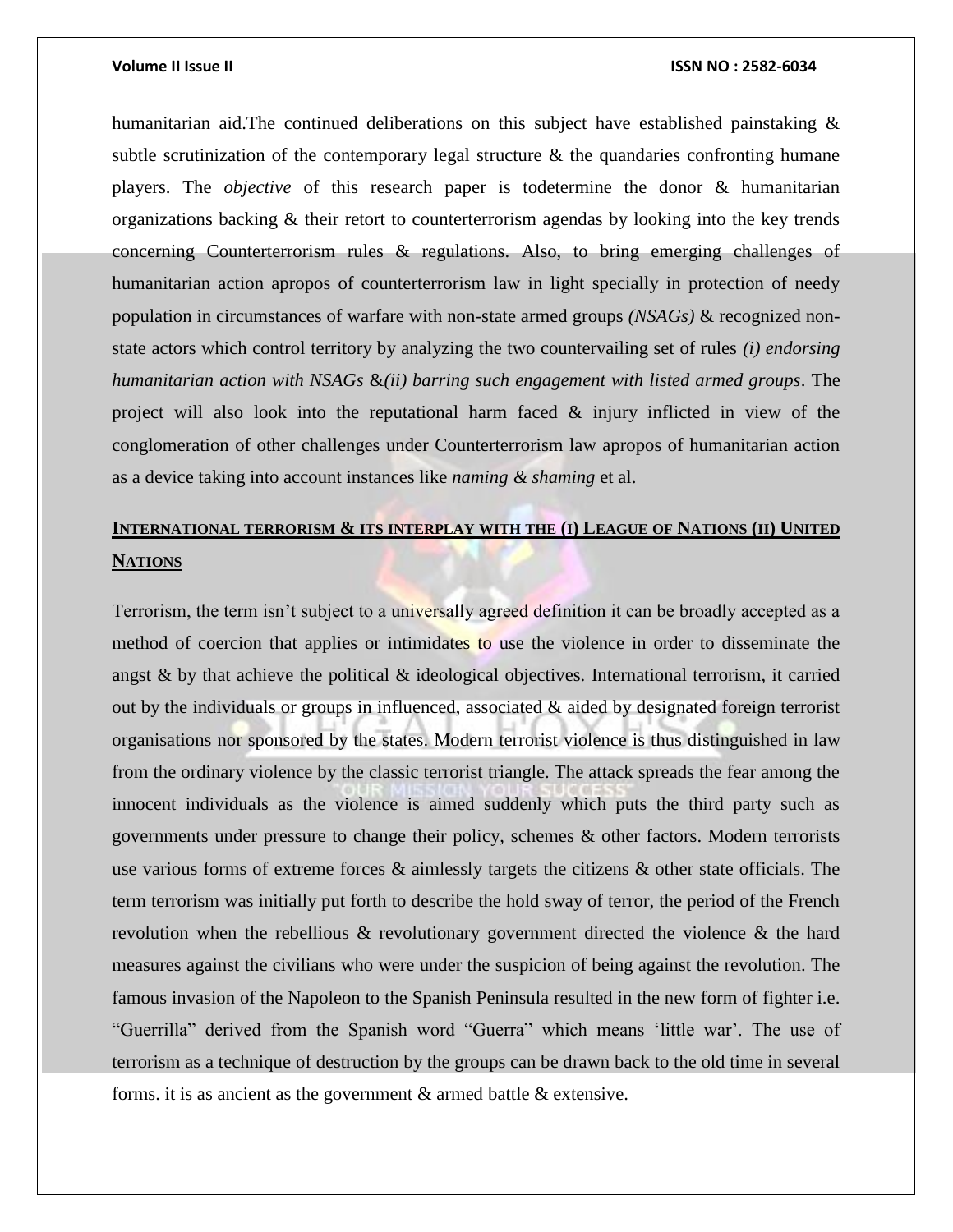### **THE LEAGUE OF NATIONS & TERRORISM**

In 1919, Versailles Peace Treaty between the Germany & the Allied powers which winded up the World War I accelerated in the development of the contemporary terrorism. The Covenant of LON readjusted former German & Turkish colonies etc. through the league authorization system basically to assure mild form of international responsibility for administration. Helped in the growth of the outnumbered people in the new states created after 1919 such as Yugoslavia & were contemplating to serve as the peace-making actions, discouraging the trans boundary affiliations. The covenant system of collective armament appeared to be inclined towards concerns regarding the global security than those of the global  $\&$  the rule of law, in the occurrence of the stifle. A nexus was raised between the contemporary terrorism & ideal of selfdetermination within the conflicting & competing manifesto of the socialist/communists' theory & reflected in the LON covenant in which there is no explicit remark to the self-determination principle. The deluge of the terrorist bloodsheds although continued. By 1930, various mutual agreements mentioned the abolition of terrorism  $\&$  many deportation accords had the clauses where the assassination attempts against the state head was excluded from the account the political offences. Further, experts committee was formed by the League Council to formulate convention on terrorism for the creation of the ICC which would have the administration over certain terrorism specified acts in the convention. Although, terrorism & political offences were distinguished by state & regional tradition of refuges in 1937, terrorism convention had no international criminal law rooted in it & hence any law applicable to the criminal prosecution for the acts regarded as the offence under the text of the convention was to be that of alluding & thus prosecuting the state. Regrettably, soon after, world war II was emerged & neither of the convention was enforced.

## **THE UNITED NATIONS & TERRORISM**

The terrorism during the period of UN related to the issues of the terror attacks called as "*liberation fighters*" who claim to use the direct actions to follow their rights to the selfdetermination of the people as contended in the UN Charter, which proclaims to develop the healthy & friendly relations among the nations resting on the principles of equal rights & people's self-determination. On the issues of the self-determination, inclusive of the on air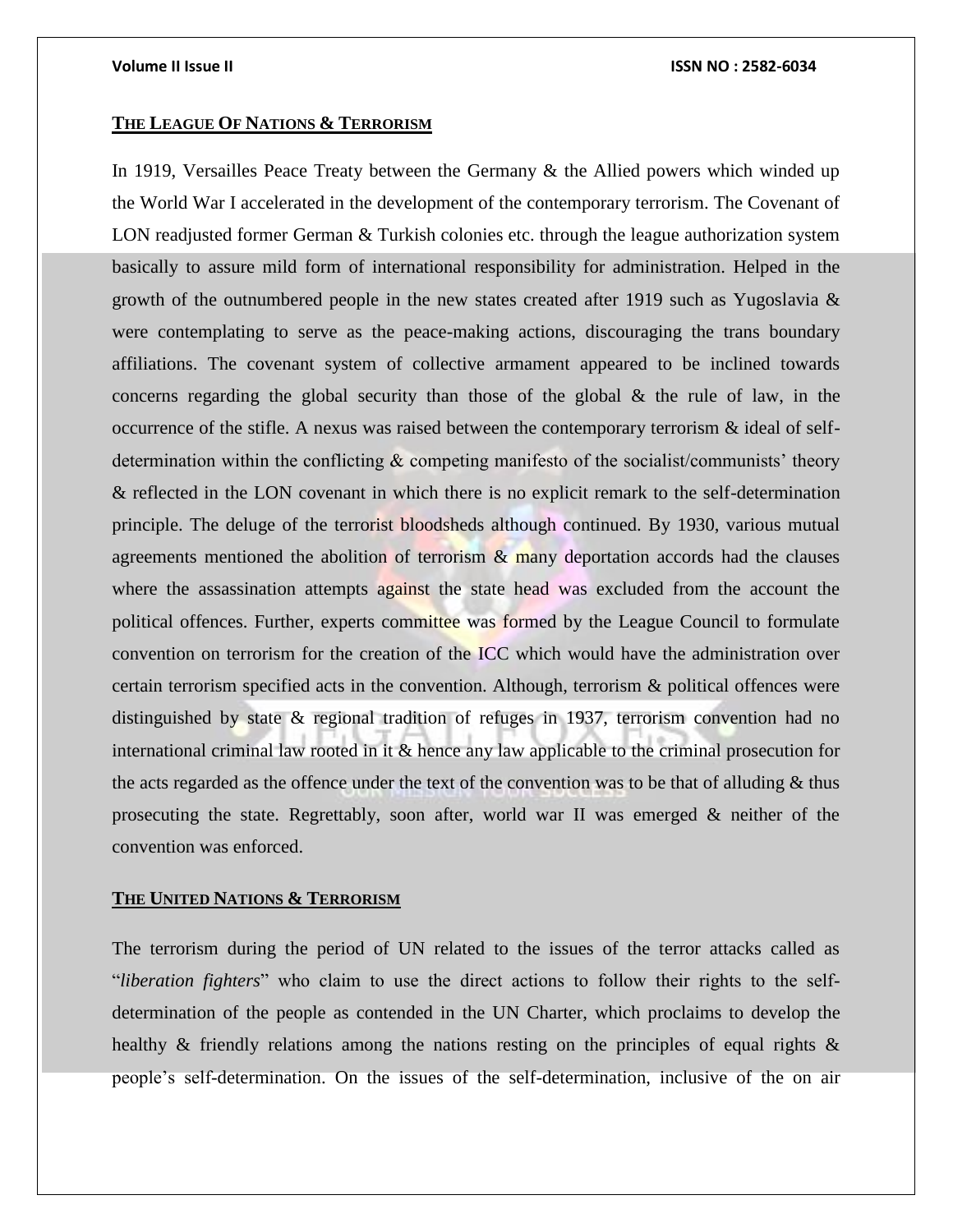freedom fighter v. terrorist enigma, the cruciality to understand is these issues will remain to be antagonistic & have the conclusion for the issues such as chronic failure of the international community to agree on the universal interpretation of the terrorism with the law making repercussions. The terrorist actions that took place post 1945 aren't linked with the selfdetermination principle. The recognised agent of the terrorism has ranged through the complete hue cycle of the human dissatisfaction inclusive of the socio, political, economic etc. factors with both short- & long-term objective of violence. In reciprocation, some in the international society, especially the scholars tagged the terrorist groups as per their principles& inspirations in terms of criminal actions within the UN system. The violence, threat used by the terrorist's ranges across a broad spectrum from individuals with military exercise & knowledge to what Whittaker has coined as 'throw away' operatives who are sent untrained on suicidal missions. This also portrays the slow & steady growth of the terrorist strategies & tactics including assassination, sabotage, hijacking, hostage etc. to the nuclear terrorism like concocting the heinous bomb, nuclear reactors etc. consequently devasting the whole human life  $\&$  cultural heritage. Such issues have strongly boosted the framework of the international society to the universal antiterrorism conventions. Anti-terrorism tools were embraced roughly in three aspects. Starting with the legislation shielding the safety of the aviation  $\&$  shipping, then acts carried out during the liberation conflicts marked as exceptions to the crime & the newest phase reflecting the widening & division of the terrorist groups & included the groups like, *Taliban, Al-Qaida, ISIL* etc. & shows the imminent threat to the international society & are considered to be the UN designated terrorist groups.

# OUR MISSION YOUR SUCCESS'

# **1. HUMANITARIAN IDEOLOGIES & COUNTER-TERRORISM LAW**

## **LAWS ON COUNTER-TERRORISM & HUMANITARIAN IDEOLOGIES & THEIR SIGNIFICANCE**

The states in the International arena are expected to comply with the international law. A state has the foremost liability to fulfil the fundamental requirements of its populace. But there are some actions like *armed conflict* which obstructs the state to satisfy the demand of its population. In circumstances like this, the humanitarian assistors in line with the International Humanitarian Law *(IHL)* which is an international legal structure constantly endeavouring to control  $\&$ regulate the warfare by the dint of rules, regulations & policies for *states, rebellious groups, fair*  & *autonomous humanitarian agencies*, might step in to proffer the aid.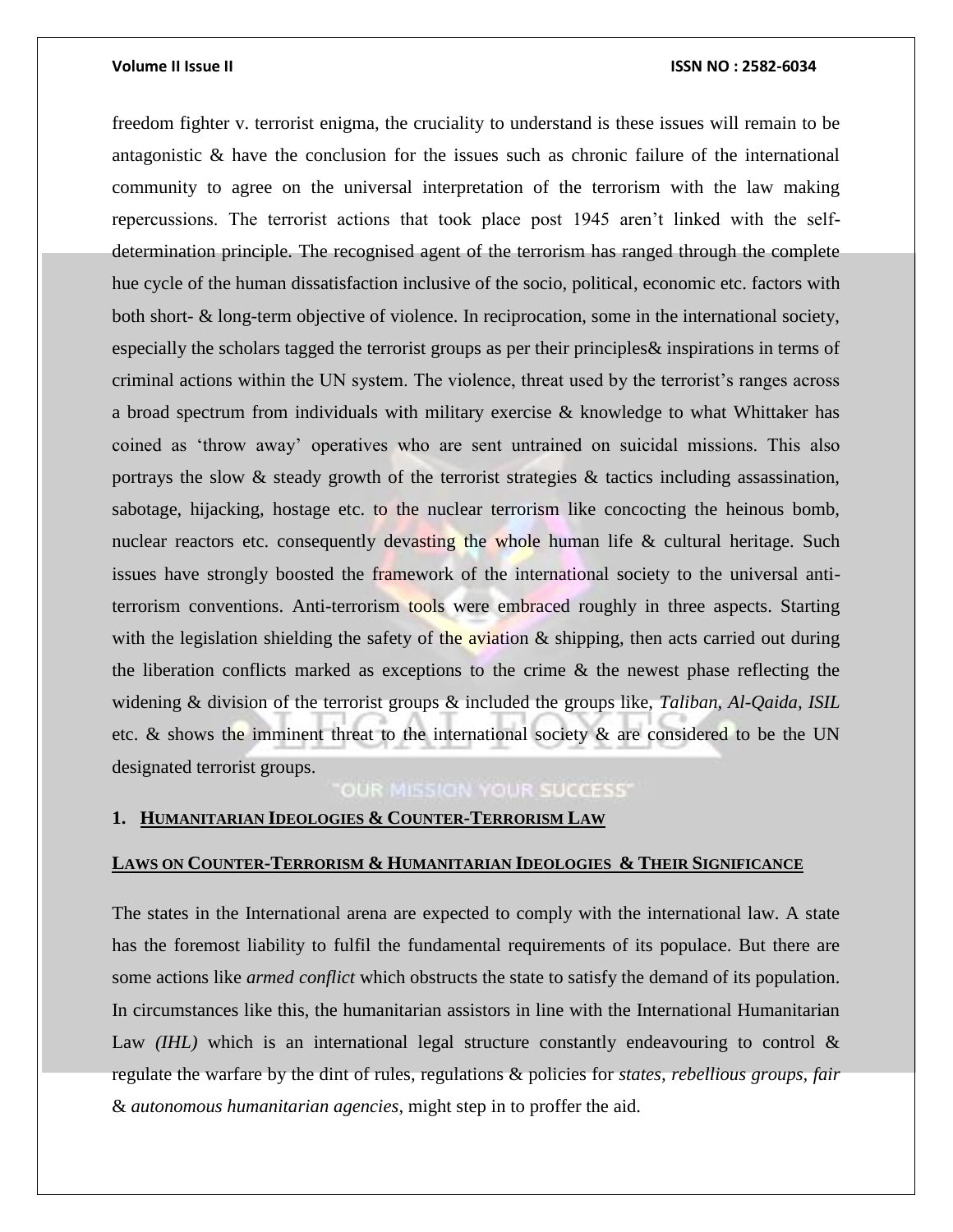The character or nature of the armed conflict whether international or not international partially ascertains the apposite parts of IHL determining the rights & obligations of the parties, noncombatants & other actors. In the International armed conflict, the humanitarian assistors usually tries to haggle humanitarian aid with the states whilst the same is not the case in the noninternational armed conflict, where the humanitarian assistors along with the *states (still being bound by state consensus for their existence & actions)*mightneed to negotiate & harmonize with the non-state actors too *viz. insurgent groups, agencies* & *organizations*. In pursuant of IHL, no acknowledgment  $\&$  authenticity is granted to any of the parties by the virtue of the negotiation  $\&$ cooperation between humanitarian assistors  $\&$  the non-state actors. In fact, the act of negotiation functions as a promoter to obtain access & provide assistance by the neutral humanitarian assistors like UN, ICRC, International & Domestic NGOs etc. by entering a region at the time of armed conflict & providing the humanitarian backing in conjunction with observing & encouraging the inviolability of the human rights.

The fundamental foundations of the humanitarian assistance are the humanitarian ideologies of humankind, fairness, objectivity, & individuality. Abidance to these humanitarian ideologies helps the empowerment of the humanitarian bodies to give the efficacious aid to both the noncombatants who directly participate in the hostilities & also to those who aren't anymore partaking in the armed conflicts. These humanitarian ideologies serve as a matter of principle if not in practical terms, besides facilitating assistance & offering a forum for further assistance to protect the workers in the international field. However, notwithstanding the coherence to these ideologies, there exists certain circumstances which might impact the humanitarian institution's capability & competence to efficaciously negotiate the humanitarian assistance & aid to defend the non-combatant populace. Perhaps, these humanitarian institutions can be appreciated as organisations which are either politically driven or are representing the foreign interests, which might bring about the state & the not state actors to repudiate the humanitarian assistance.

# **REAL UNDERSTANDING OF COUNTER-TERRORISM LAW**

In general connotation, the laws on counterterrorism incorporates the set of laws espoused by the inter-governmental agencies & states to dissuade & penalize the belligerent actors like terrorist organisations & their actions. Further, also to avert these non-state actors to access the funds that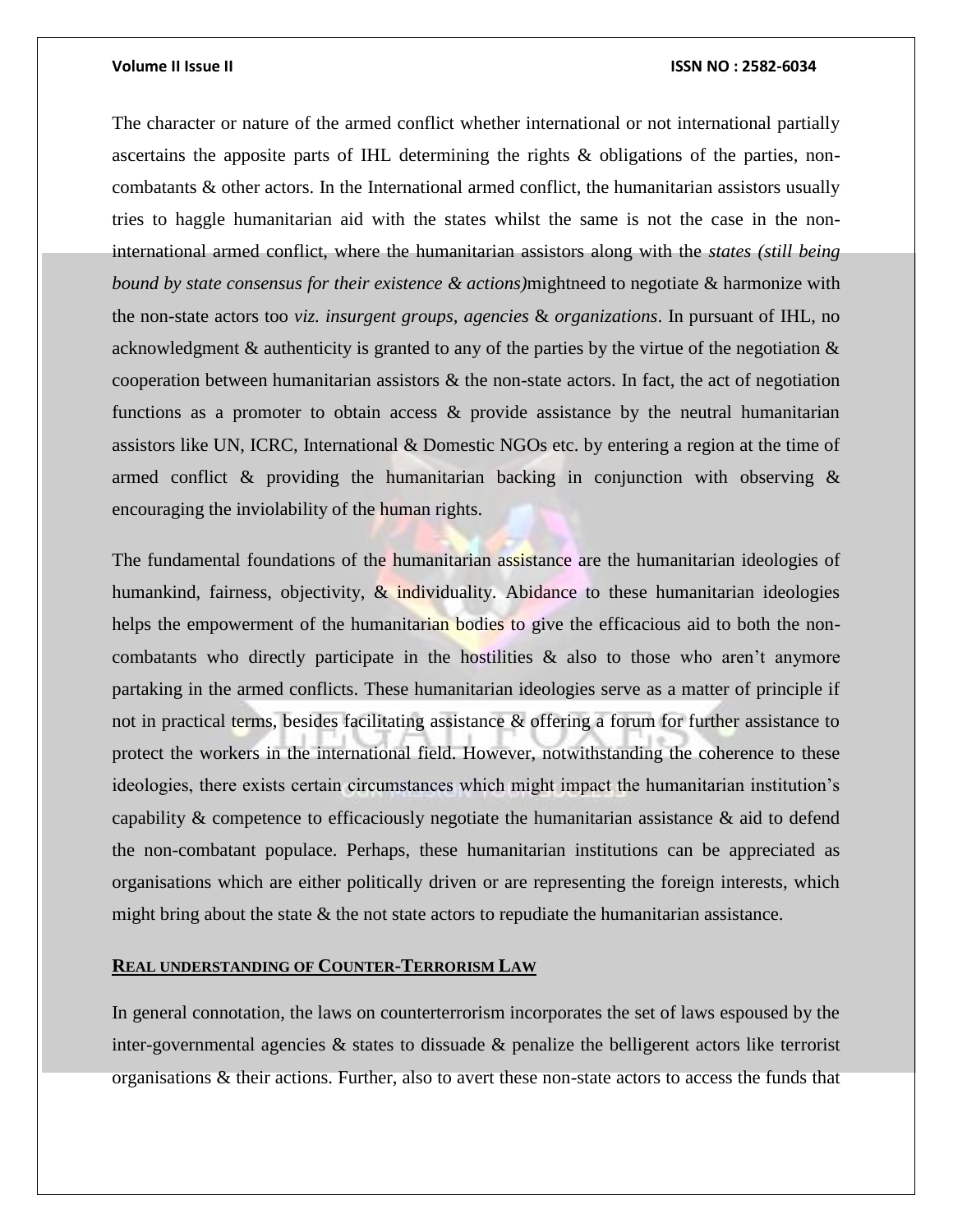will sustain their hostile acts. Before 2001, in several nations the 9/11 attacks & the Global community's immediate retort to it acted as the reagent for the states to establish & advance the novel measures & enhance the already prevailing laws. Post these attacks & other attempted attacks in the continents like *Africa, Asia, Europe* &*America*, these bolstered state's top priority isn't only to put a stop to the belligerent groups & their activities happening on their territory but also to fend off the folks to take up the alleged preliminary acts of terrorism like *taking part in the terrorist boot camps, fundraiser or money-laundering for belligerent activities, & goading the terrorist attacks* etc. The tagging of the specific terrorist groups or organizations is an important factor of the counterterrorism law. Various nations & the international organizations like UN have prepared the tagged terrorist groups & targeted sanctions that overtly recognizes &penalizes the individual or group involved in these bellicose activities.

# **2. DONOR STATES & HUMANITARIAN ORGANIZATIONS SUPPORT TO & RESPONSIVE OF COUNTERTERRORISM**

# COUNTER-TERRORISM MEASURES ESPOUSED BY (I) UNITED NATIONS (II) STATES(III) GENERAL **MEASURES**

# **(I) COUNTER-TERRORISM MEASURES ESPOUSED BY UN**

On employing multiple measures on counterterrorism, several individuals & sets of people who have indulged in terrorism or the associated activities have been sanctioned by the UN. The *UNSC Resolution 1267*<sup>4</sup> , which was universally espoused on the conditions in Afghanistan, wherein the notorious terrorist *Osama Bin Laden* & the acquaintances have been tagged as the terrorists vis-à-vis running the terrorist organisation & also determined the sanction regime *viz.*  the sanction committees of the Security Council to look into *Al Qaida, Taliban* & *ISIL*& the linked groups, actions & units, whereever have spread their mesh.<sup>5</sup> In addition, the *UNSC* Resolution 1373<sup>6</sup>, which was universally espoused providing the counterterrorism measures passed post 9/11 attacks. This resolution was employed under *UN Charter* <sup>7</sup>& is therefore binding upon all the UN member states. This resolution  $\&$  the other affiliated resolutions

<sup>4</sup> UN Security Council, SC Res 1267, SCOR, UN Doc S/Res/1267 (October 15, 1999).

<sup>5</sup> UN Security Council, *List of Suspected Terrorist Organizations and Individuals, National Reports Continue to Play Crucial Role in Fight Against Terror*, UN Doc SC/8102 (May 25, 2004).

<sup>6</sup> UN Security Council, SC Res 1373, SCOR, UN Doc S/Res/1373 (September 28, 2001).

<sup>7</sup> The United Nations Charter, Ch. VII.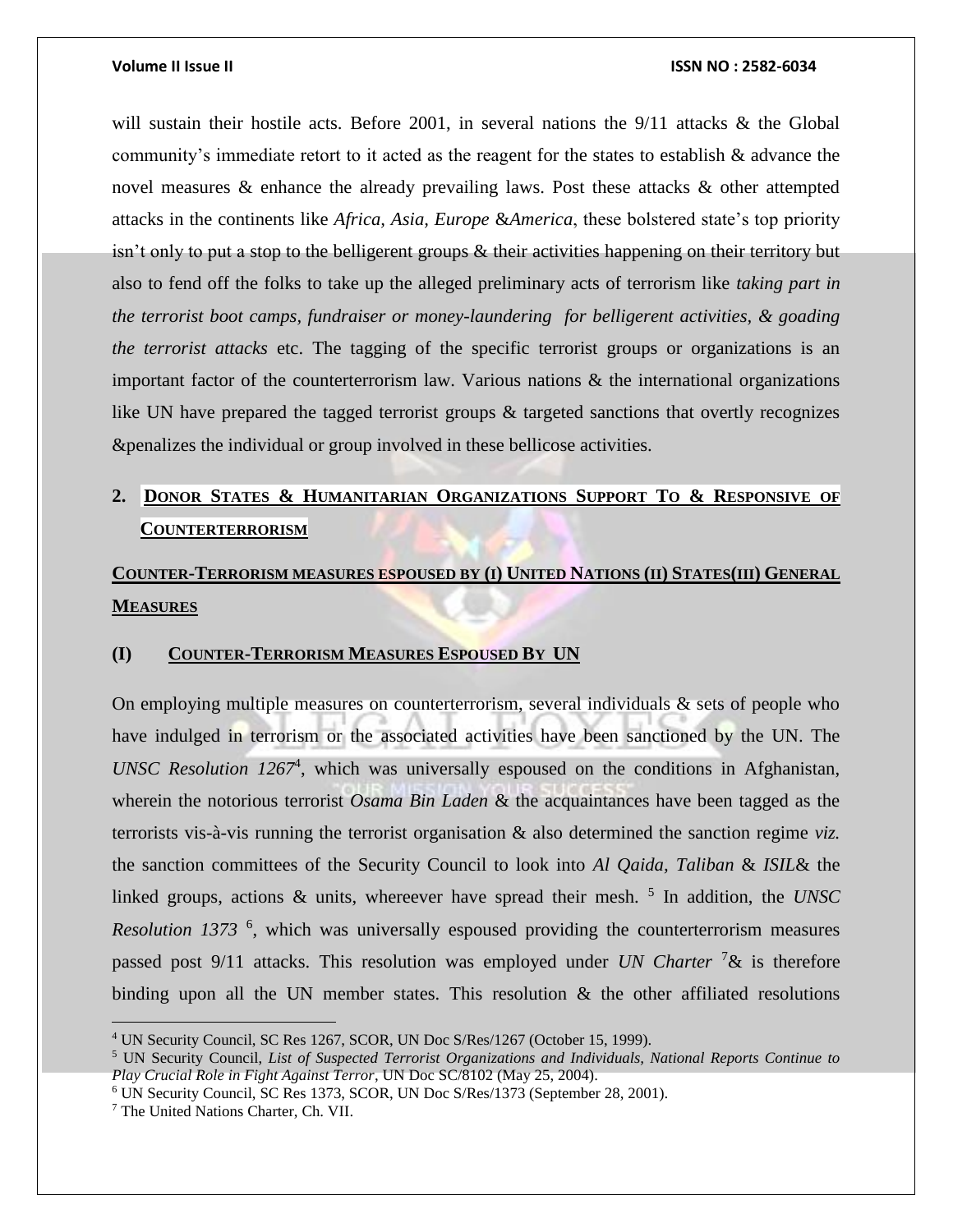necessitates the states to enforce the laws & employ the measures to enhance their capability to avert the terrorist actions. These counterterrorism measures encompass incrimination of the terrorism funding, blocking the sources for terrorism fundraiser, repudiating the pecuniary assistance to the terrorist organizations, collaborating with the other governments to leak the confidential information, inspecting, tracking down, detaining & initiate proceeding against the folks  $\&$  agencies engage in the belligerent activities.  $\frac{8}{3}$ 

Several committees were also founded by the UNSC to supervise the application of the aforementioned & many more resolutions that were passed. Under the *UNSC Resolution 1267*, the committee established placed the people & the bodies in connection with the terrorist organisations on the open targeted list. These belligerent groups on insertion in the list are subjected to stern restrictions & sanctions like freezing of the funds, embargo on the travelling, ban on the procuration of the armaments which must be strictly executed by the UN member states. The committee established post *UNSC Resolution 1373* aka *Counter-Terrorism Committee (CTC)* evaluates the ability of each member state to combat terrorism & in furtherance, gives the states the practical support to advance & execute the laws on counterterrorism. This committee also establishes the report marking out the counterterrorism laws & several policies & guidelines of each state & evaluates the state's progression towards fulfilling the need of the resolutions of UN on counterterrorism.<sup>9</sup>

# **(II) COUNTER-TERRORISM MEASURES ESPOUSED BY STATES**

A vital foundation of the measures on countering terrorism as determined by multiple UNSC resolutions should be executed by all the member states of UN without fail. Above & beyond these existing measures, if the states want, they can also come up with the execution of supplementary & robust measures. Numerous states, primarily the *humanitarian donor states*which provides assistance to a developing country or which have lately started to offer or expressively enlarge their role in *Official Development Assistance (ODA)* have also espoused certain measures on counterterrorism, however the specific room for these laws on counterterrorism might extensively differ state wise & this variation have resulted in certain propensities.

<sup>8</sup>*Supra* note 5.

 $\overline{a}$ 

<sup>&</sup>lt;sup>9</sup>Id.; UN Security Council, SC Res 1624, SCOR, UN Doc S/Res/1624 (September 14, 2005).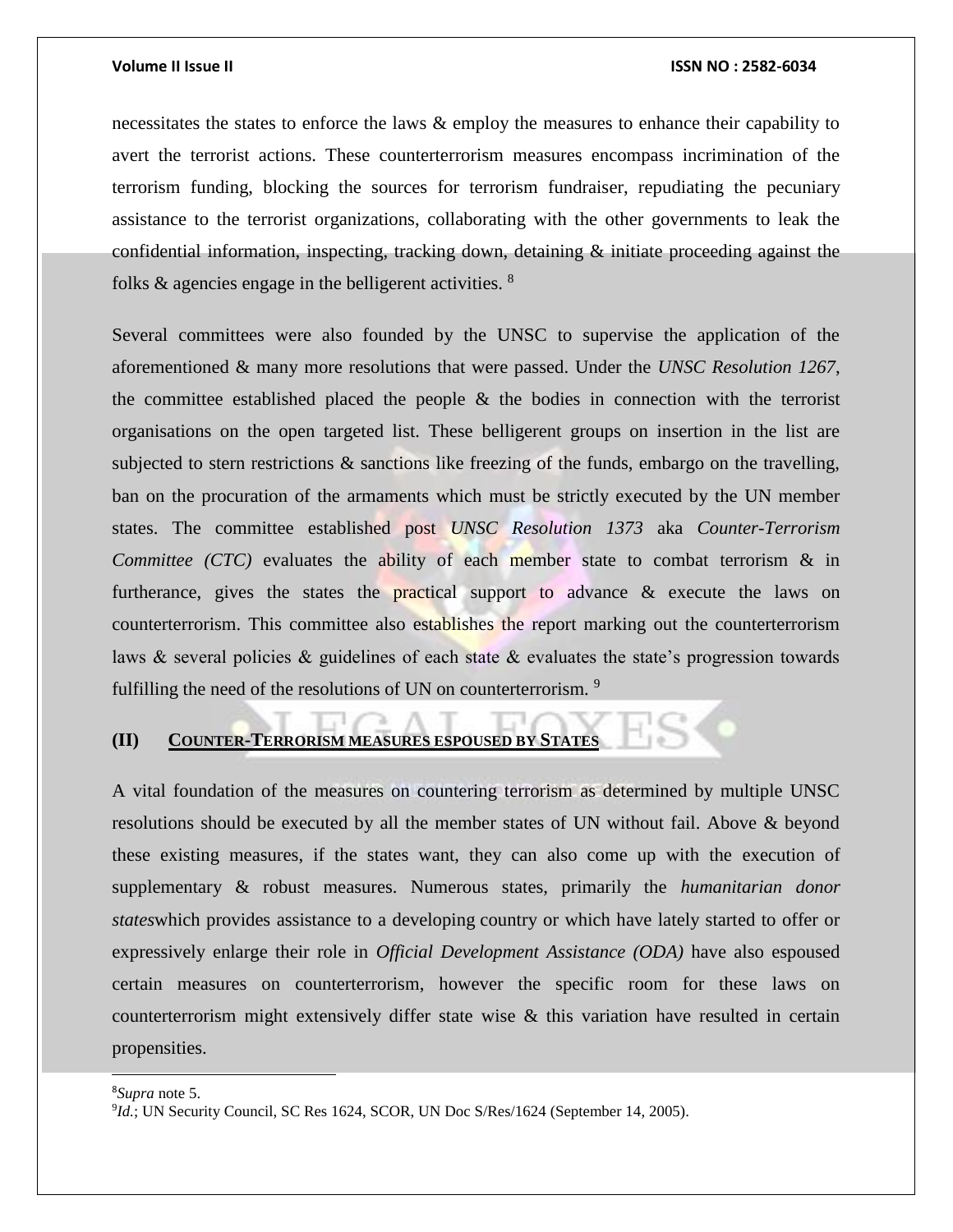$\overline{a}$ 

### **Volume II Issue II ISSN NO : 2582-6034**

The vigorous counterterrorism laws of certain *humanitarian donor states* not only castigate & sanction the terrorists  $\&$  their activities but also outlaw the individuals  $\&$  the organisations taking up the preliminary acts of terrorism. *For Instance*, In USA, an act believed to be in *substantial assistance* of terrorism is penalized by 15 years' incarceration. This law is applicable regardless of the nationality of the persons involved. The *substantial* or *material support* like *taking part in the terrorist boot camps, fundraiser or money-laundering for belligerent activities, & goading the terrorist attacks*, *travelling & accommodation*, *procuration of the armaments, expert guidance & aid, transmitters, other services, workers, & conveyance* etc. <sup>10</sup> Under *substantial* or *material support* regulation, only the proviso of the *medicine & religious supplies* is allowed & an individual doesn't require to propose the promotion of the terrorist organisations actions to be ascertained blameworthy. For the humanitarian assistance, no This general exemption has been provided by this law. In the circumstances, where this *substantial* or *material support* regulation is impugned, the Supreme Court of US ruled that the extensive scope of the ostensibly peaceable activities like the training registered terrorist organisations on employing International law as the device to settle the dispute are barred under the law for the reason that any aid to the belligerents discharges the funds for the iniquitous actions. <sup>11</sup>

Various states namely, *USA, UK, Canada, & Australia* etc. have prepared their own state listed terrorist groups  $\&$  individuals along with the application of the UN tagged terrorist groups  $\&$  the targeted sanctions. Due to the fact that, different states perceives the notion of terrorism distinctly, certain countries prepare their own listed terrorist organisations lists where the listed individuals or groups are put through different penalizations for the fact that the tagging of these individuals & groups might be reactive either to a particular or local menace confronting the state or any external policy attempt to segregate & put a specific individual or a group under strain. These lists of different states are diverse in nature with respect to the individuals & groups who are inserted in the list. It is each state government's choice to decide on the listing of the individuals or the groups & individuals as to who should be inserted in the list & who shouldn't. the process of listing the terrorists or their organisations is intrinsically political in nature

<sup>&</sup>lt;sup>10</sup> Charles Doyle, "Terrorist Material Support: An Overview of 18 U.S.C. 2339A and 2339B" *Congressional Research Service* 2, 13 (2010); J. Gurulé, "U.S. Supreme Court: Holder v. Humanitarian Law Project" 49(5) *International Legal Materials* 1238-1267 (2010).

<sup>11</sup> J. Gurulé, "U.S. Supreme Court: Holder v. Humanitarian Law Project" 49(5) *International Legal Materials* 1238- 1267 (2010).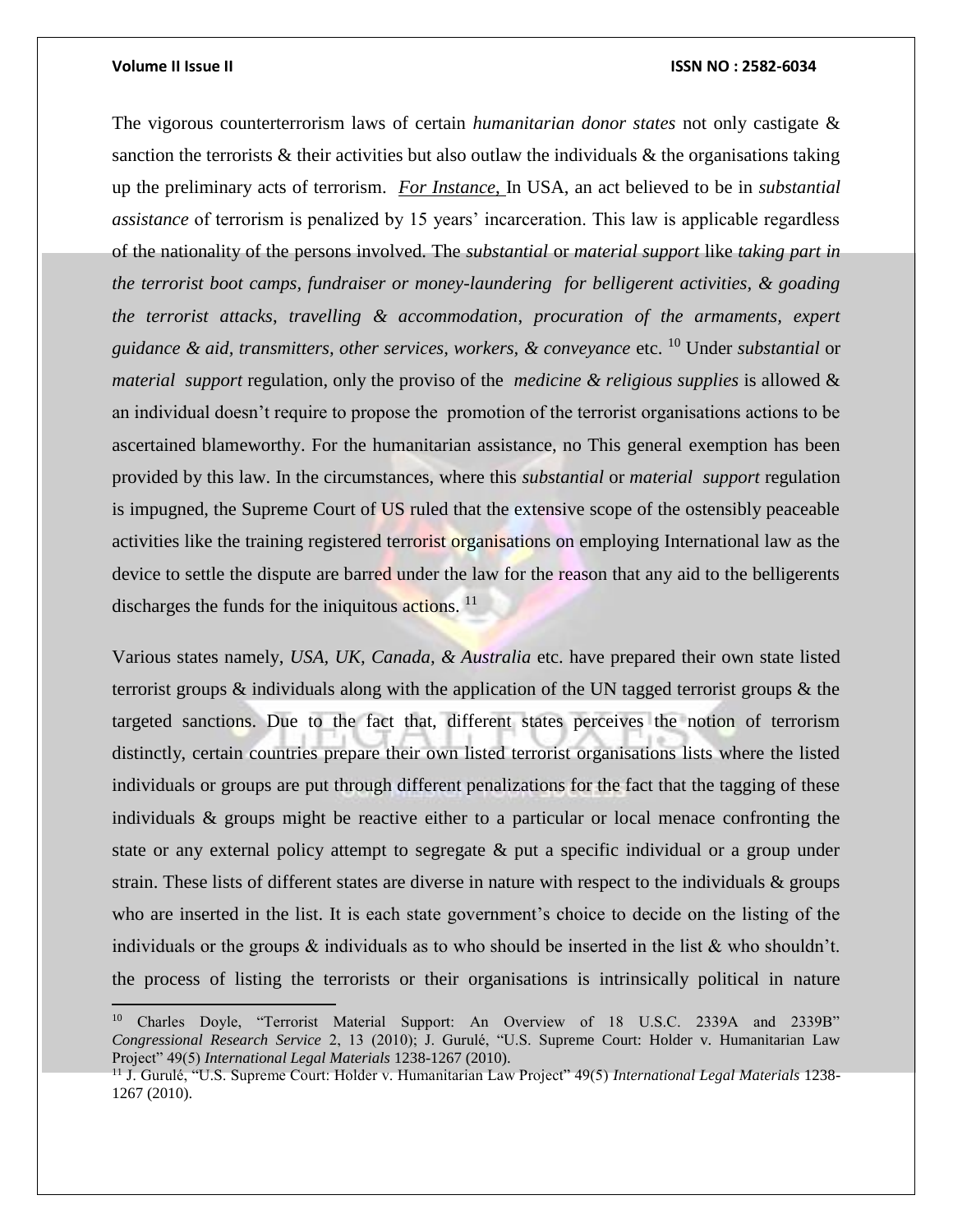subjugated to multiple distinct concerns  $\&$  peculiar definition of terrorists  $\&$  notion of terrorism as employed by different states.

# **(III) GENERAL COUNTER-TERRORISM MEASURES**

# **I. MEASURES TO ADDRESS THE CONDITIONS CONDUCIVE TO THE SPREAD OF TERRORISM**

- 1. To continue to strengthen, & make best possible use, of existing UN resources for the peaceful settlement of potential terrorism issues.
- 2. To continue to arrange, under the auspices of the UN, initiatives which promote the peaceful settlement of disputes which may escalate to acts of terrorism.
- 3. To promote a tolerant, accepting, & empathetic, culture which discourages the development of terrorist-like behavior.
- 4. To continue to adopt appropriate measures consistent with UN obligations under international law to mitigate terrorism.
- 5. To reiterate our demand for the timely attainment of the Millennium, & Sustainable, Development Goals, which have the effect of constraining terrorist behavior.
- 6. To scale up UN measures which assist countries improve the fields of rule of law, human rights, good governance, & sustained economic & social development, all of which have proven effects on reducing terrorism.
- 7. To consider putting in place a voluntary system of inter-State assistance for the adoption of measures to counter terrorism.

# **II. MEASURES TO PREVENT & COMBAT TERRORISM**

- 1. To refrain from encouraging in any way, directly or indirectly, measures of terrorism.
- 2. To cooperate fully in the fight against terrorism, consisted with the UN''s international law obligations.
- 3. To assist in the effective apprehension, extradition, & prosecution, of terrorist suspects, consistent with international law.
- 4. To intensify investigative, & intelligence, cooperation.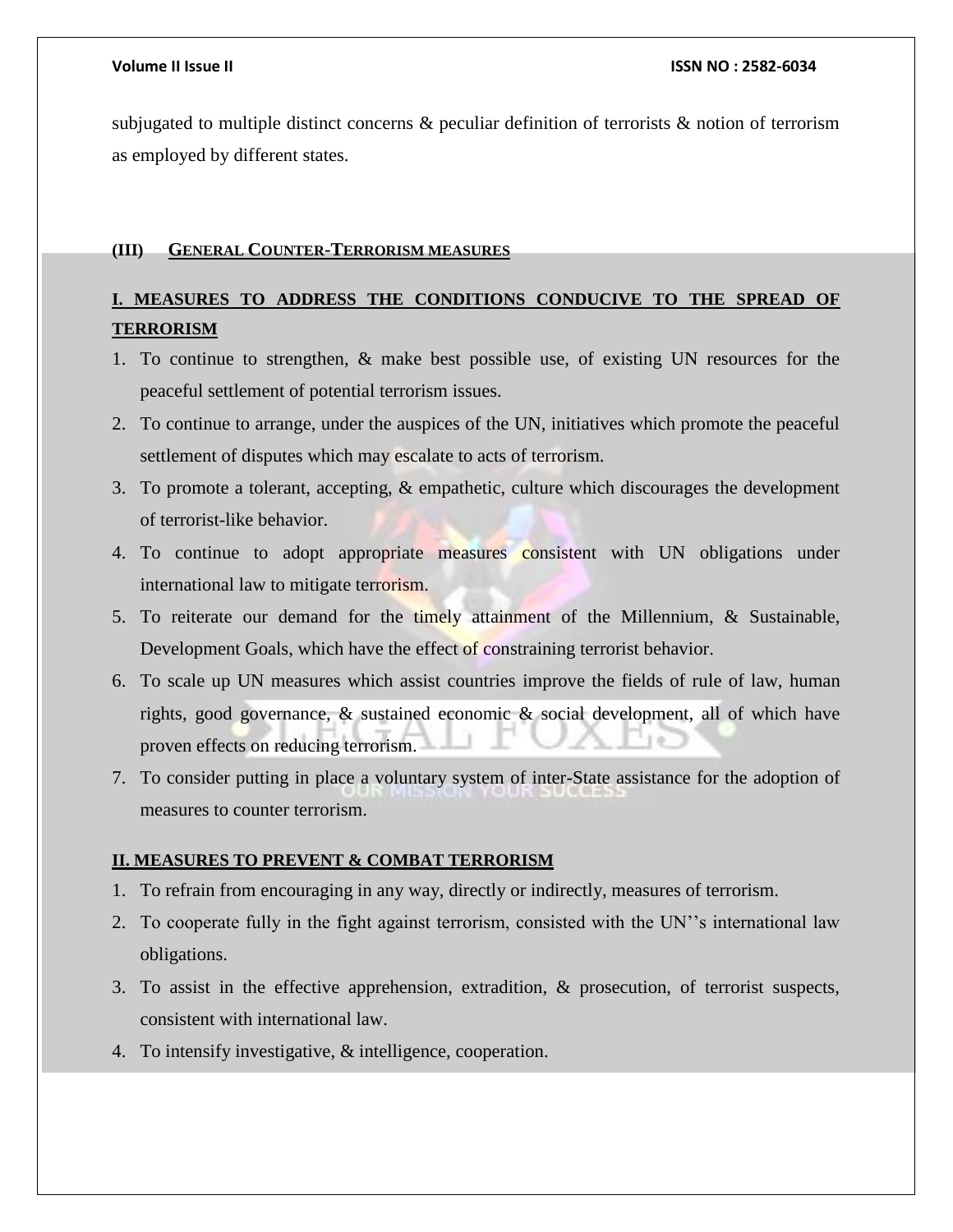- 5. To encourage member-States to become party to the UN Convention on Transnational Crime.
- 6. To take appropriate due diligence measures to ensure that asylum-seekers are not terrorists.
- 7. To encourage regional transnational organizations to strengthen counter-terrorism measures.
- 8. To work on the proposal of creating an international nodal authority to coordinate the global fight against terrorism.
- 9. To strengthen UNSC recommended measures to choke existing designated terrorist organizations.

# **III. MEASURES TO BUILD STATES' CAPACITY TO PREVENT & COMBAT TERRORISM & TO STRENGTHEN THE ROLE OF THE UNITED NATIONS SYSTEM IN THIS REGARD**

- 1. To encourage States to make voluntary contributions to the UN to assist its counter-terrorism measures.
- 2. To take full advantage of the framework of counter-terrorism provided by existing international law.
- 3. To consider establishing appropriate mechanisms to rationalize the terrorism-related reporting obligations of States.
- 4. To encourage more informal measures to strengthen the fight against counter-terrorism.
- 5. To encourage the UN, its organs, & allied international organizations, to strengthen their existing counter-terrorism initiatives.

# **IV. MEASURES TO ENSURE RESPECT FOR HUMAN RIGHTS FOR ALL & THE RULE OF LAW AS THE FUNDAMENTAL BASIS OF THE FIGHT AGAINST TERRORISM**

- 1. To reaffirm that counter-terrorism measures must always take place with due respect to human rights.
- 2. To reaffirm that all State counter-terrorism measures must be consistent with their obligations under international law.
- 3. To encourage States to consider becoming parties, without delay, to core international human rights instruments.
- 4. To encourage States to develop effectives systems of human rights protection, & to ensure the rule of law.
- 5. To support the UNHRC, & other international human rights organizations, in their functions.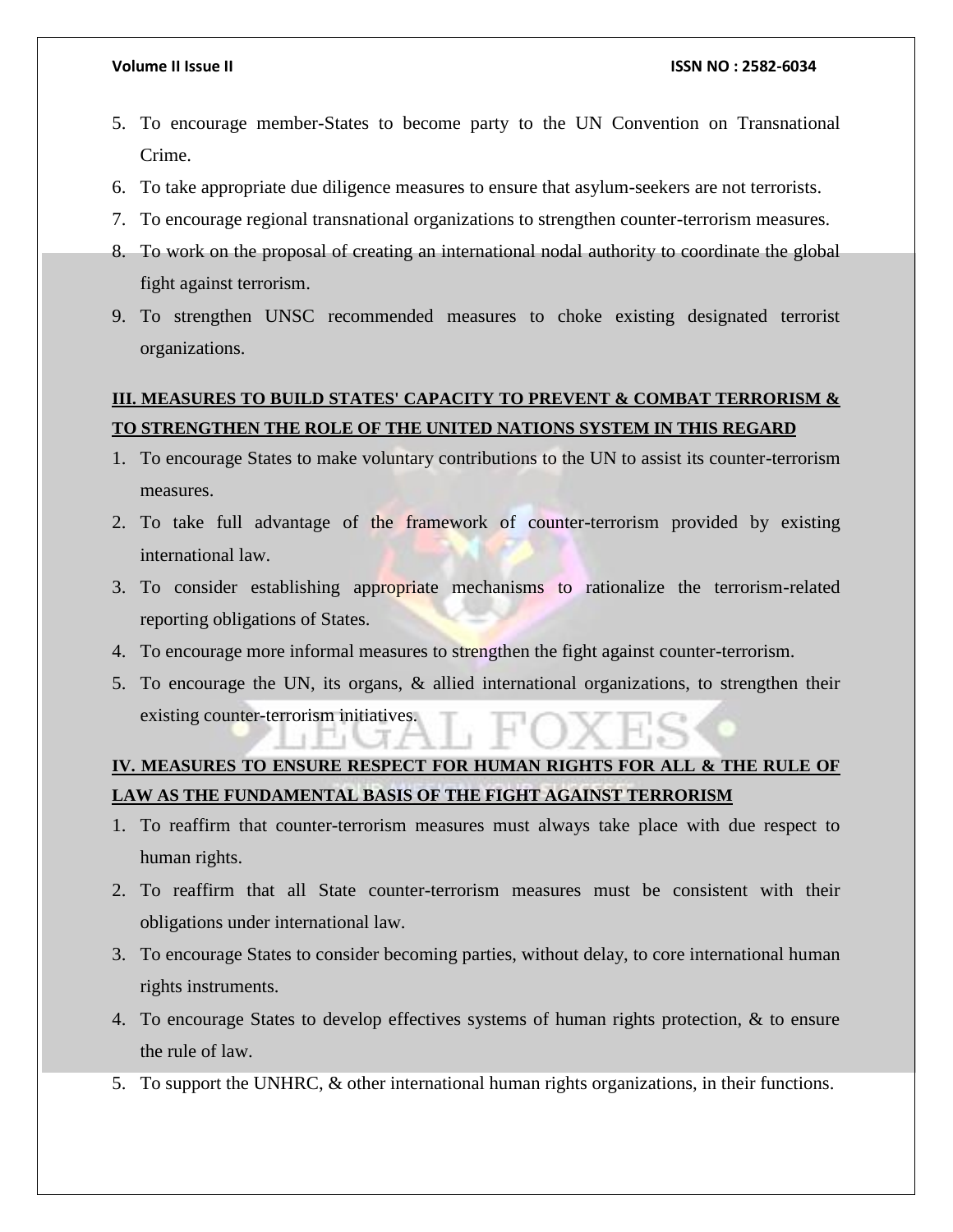$\overline{a}$ 

### **Volume II Issue II ISSN NO : 2582-6034**

## **SOURCES OF COUNTER-TERRORISM POLICY**

Along with municipal & international sources of the laws on counterterrorism, several intergovernmental agencies may also propagate the drafting of the counter-terrorism policies. The *Financial Action Task Force (FATF)* & *the Global Counter-Terrorism Forum (GCTF)* have the membership, capital, assistance to substantially persuade the advancement of local, municipal, global laws on counterterrorism. These bodies directives range from extensive issues of counterterrorism laws to more precise concerned areas, *for instance* terrorist funding, etc.

The suggestions of these bodies operating at the global level can affect a broad spectrum of assistors like the humanitarian assistors  $\&$  the organisations. Taking up the case of FATF, it has prepared proposals on the terrorist funding which also entails a suggestion concerning civil organizations for the reason that FATF upholds that a continuing crusade against terrorist funding has inopportunely established that both the terrorists as individuals & the terrorist organizations exploit the non-commercial sectors. *FATF's Recommendation No. 8* recommends nations to analyse the competency of the laws, rules  $\&$  regulations that have to do with bodies that can be battered for the terrorism funding.  $12$  As stated by FATF, the regimes to avert the abuse of the civic organizations should also be espoused for the reason that these organizations are specifically susceptible to be abused by the terrorists  $\&$  the belligerent organisations. The strategies & approaches of the organisations together with the agreement between the humanitarian assistors & donor/donor states or various agencies of UN, may also have an impact on the day-to-day actions of the humanitarian assistors. In an agreement with the donor/donor states or various agencies of UN, a humanitarian organisation might need to ascertain that the funds are not being utilized or flowed to the terrorists or the terrorist groups. In other case, a humanitarian organisation might get the capitals subject to the necessity that it assesses regional associates, sellers,  $\&$  contractors counter to many designated terrorists' lists. <sup>13</sup> It has also been specified by several covenants that these compulsions also pertain to partners, contractors, subrecipient etc. enforcing bodies.  $^{14}$ Several other organisations have also espoused the

<sup>&</sup>lt;sup>12</sup> FATF, "International Standards on Combating Money Laundering and the Financing of Terrorism  $\&$ Proliferation" *Financial Action Task Force*, Paris, France (2010-2020).

<sup>13</sup> Counterterrorism and Humanitarian Engagement Project, "Partner Vetting in Humanitarian Assistance: An Overview of Pilot USAID and State Department Programs" *Research and Policy Paper* 1-18 (2013).

<sup>&</sup>lt;sup>14</sup>Kate Mackintosh & Patrick Duplat, "Study of the Impact of Donor Counter-Terrorism Measures on Principled Humanitarian Action" *UNOCHA & NRC Report* 69 (2013).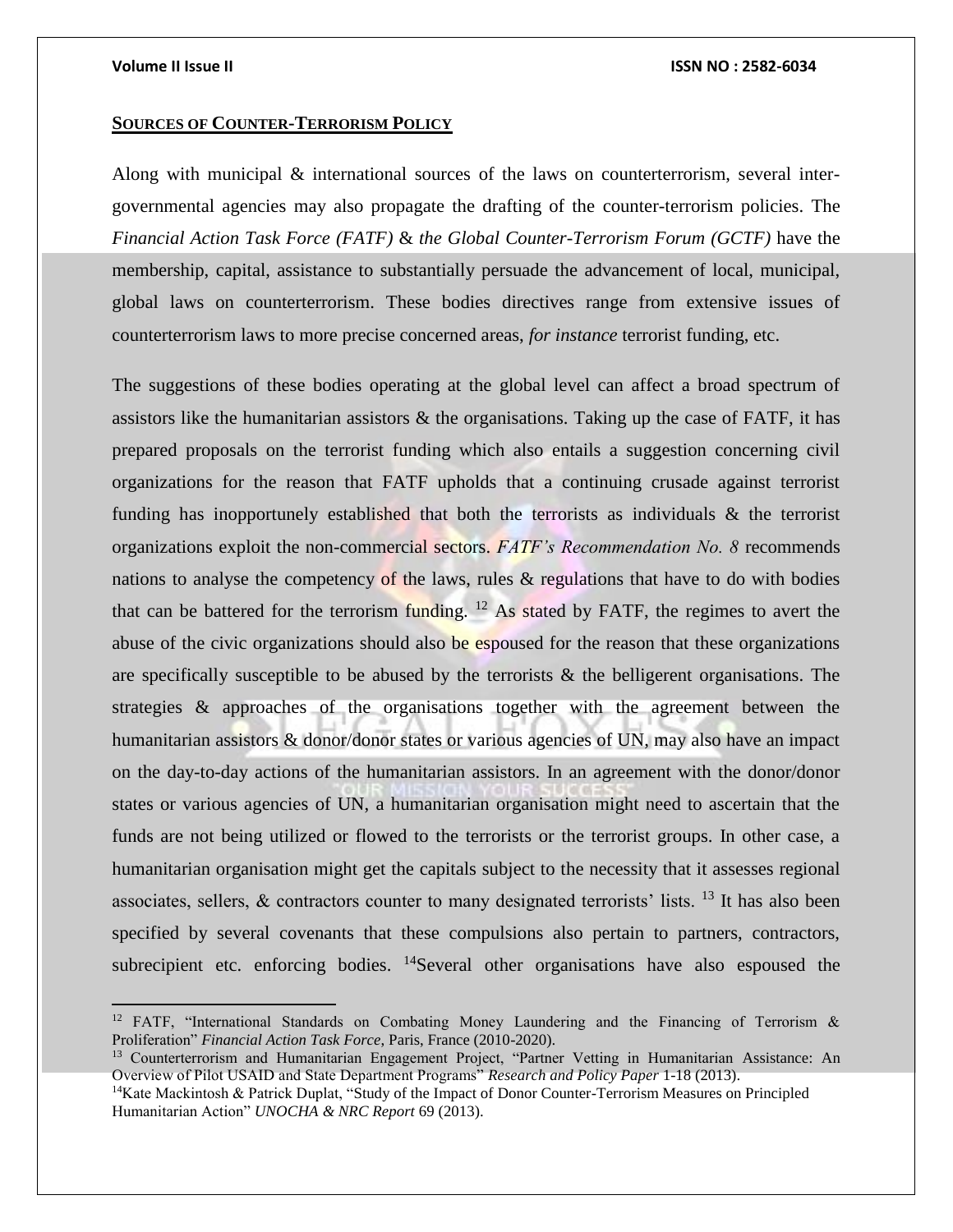procedures & approaches to the risk management & internal strategies formulated with regards to virtuous humanitarian aid that tackle the divisive issues of counterterrorism or voices out the dedication of the organisation to avert its capitals from backing the belligerent activities  $\&$ groups. <sup>15</sup>

### **INFLUENCE OF COUNTER-TERRORISM ON HUMANITARIAN AID**

There have been common grounds found between virtuous humanitarian assistance & counterterrorism laws regarding working on dodging the detraction to NSAGs, pressure in the major areas poses the challenges for the humanitarian assistors. The humanitarian organisations might need to sustain the intensified inspection concerning the constant threat of the exploitation or misuse of the humanitarian assistance by the individual terrorists or terrorist groups. In addition to the FATF recommendation on controlling the civil organisations as deliberated above, the ban on the material or substantial support in the states like USA  $\&$  others, seemingly imitates the increasing concern that humanitarian access can be anytime distorted or misused by or transferred to the terrorist organisations. Also, it can be highly perceived that hat counterterrorism laws  $\&$  strategies must be implemented to a wide array of actions above  $\&$ beyond those conventionally acknowledged as assisting vicious actions like terrorism fundraiser, training boot camps, armed training etc. as a result, the prevailing laws on counterterrorism could be construed significantly through rules & agreements to implement to the kinds of accidental or concomitant diversion that might happen where the humanitarian assistance bodies functions in the regions dominated by the designated terrorists organisations. The commendations of FATF & employment of the other measures for the operation of the civil organisations propose that states must invoke combined efforts to avert the humanitarian assistance exploitation  $\&$  abuse. <sup>16</sup>

These laws on counterterrorism also influences, in fact limit the humanitarian assistors' capability to function in some severe threatening settings, possibly establishing novel multifaceted legal & operative tasks to humanitarian agencies and their donors. NSAGs may be labelled as the terrorist & could be found their name inserted on the UN or the regional listed terrorists or terrorists' groups. Insertion in these lists fetches several proscriptions. Certain

<sup>15</sup> Counterterrorism and Humanitarian Engagement Project, "An Analysis of Contemporary Anti-Diversion Policies and Practices of Humanitarian Organizations" *Research and Policy Paper* 1-33 (2014).

<sup>16</sup>*Supra* note 2& 15; Alice S. Debarre, "Countering Terrorism and Violent Extremism: The Risks for Humanitarian Action" 2 *Extremists in Africa* 201-216 (2019).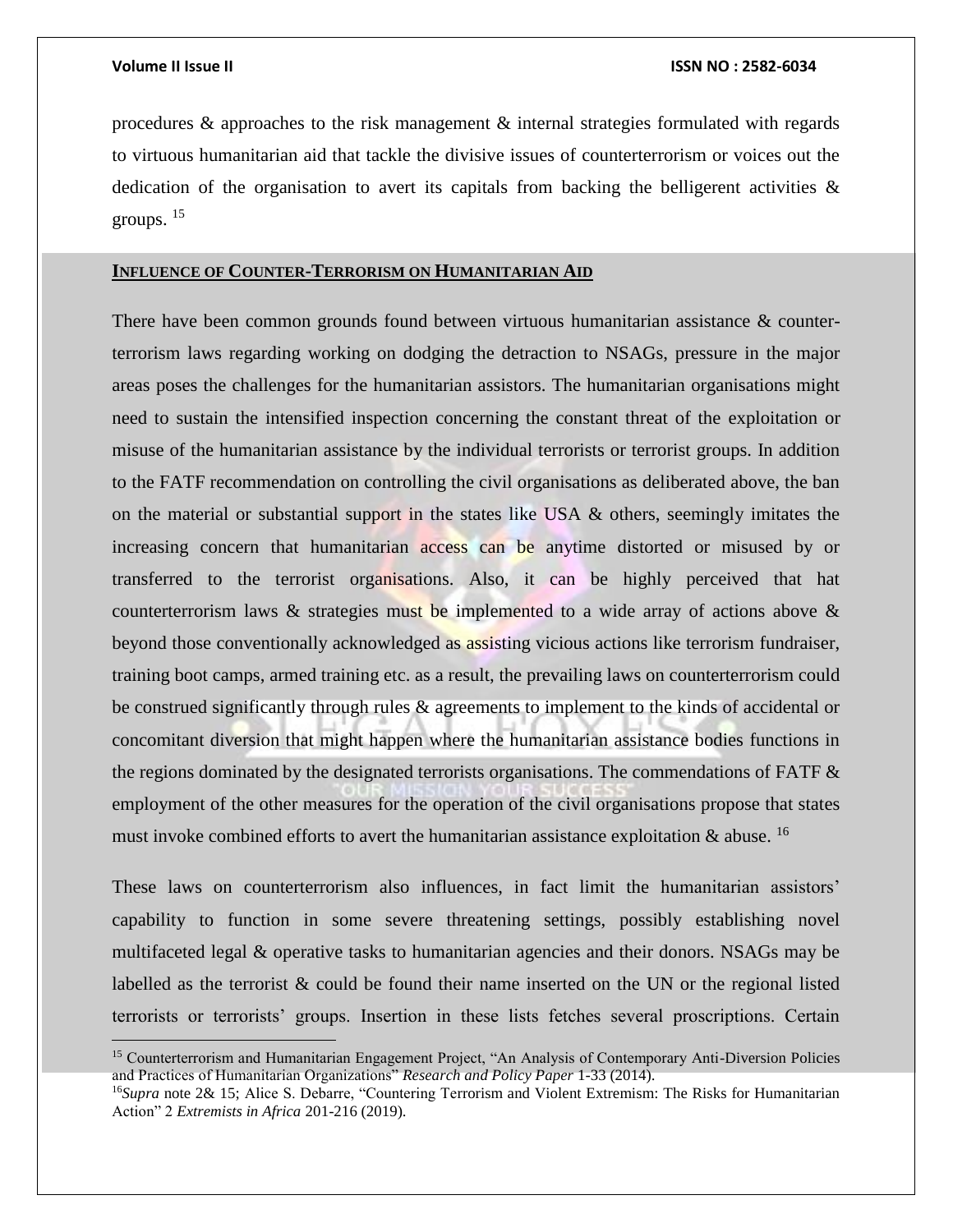embargos can have an impact on the operational capacity of the humanitarian assistors in the listed NSAGs dominated regions. <sup>17</sup> The humanitarian organisations might disapprove on the other necessities of the counterterrorism laws such as *Pilot Partner Vetting System (PVS) of USAID* which on enforcement will necessitate the humanitarian bodies in five states to give the comprehensive private intelligence about the regional partners & subrecipients to the government of USA for supplementary screening through confidential intellect data bank. PVS & the other associated programmes might prima facilely looks to compromise with the humanitarian organization's objectivity & individuality by forcing that the info is collected by the organisation for the governments.

## **3. CONSORTIUM OF CURRENT CHALLENGES TO GLOBAL LEGAL STRUCTURE**

There has been consortium of challenges faced by the anti-terrorism laws vis-à-vis the humanitarian assistors & the affiliated organisations. However, there have been probable solutions to overcome them to an extent if not completely  $18$ .

## **SOME OF THESE CHALLENGES ARE: -**

- *Hitches in deliberating pragmatic consequences of Counterterrorism Law.*
- *The upshot of sanctions rules on the fiscal sector.*
- *Effect of terrorist funding policies advanced by intergovernmental bodies.*
- *Dearth of exemptions for humanitarian aid in prevailing laws.*
- *Outlawing an action fundamental of International Humanitarian Law (IHL).*

Other than the aforementioned challenges, there are certain contemporary challenges that are encountered like,

The augmented correlation between asylum & refugee ideologies & other legal prescripts framing the fundamental global legal structure within which counterterrorism retorts should take place. Nonetheless, these regimes come with certain challenges to be overcome.

<sup>17</sup> Chatham House, "Humanitarian Engagement with Non-state Armed Groups" *The Royal Institute of International Affairs* 5-53 (2016).

<sup>18</sup>*Supra* note 3; Rebecca Barber, "Humanitarian access and international law: A symposium for humanitarian practitioners, researchers, trainers and policy-makers" *Centre For Humanitarian Leadership* 4-15 (2019).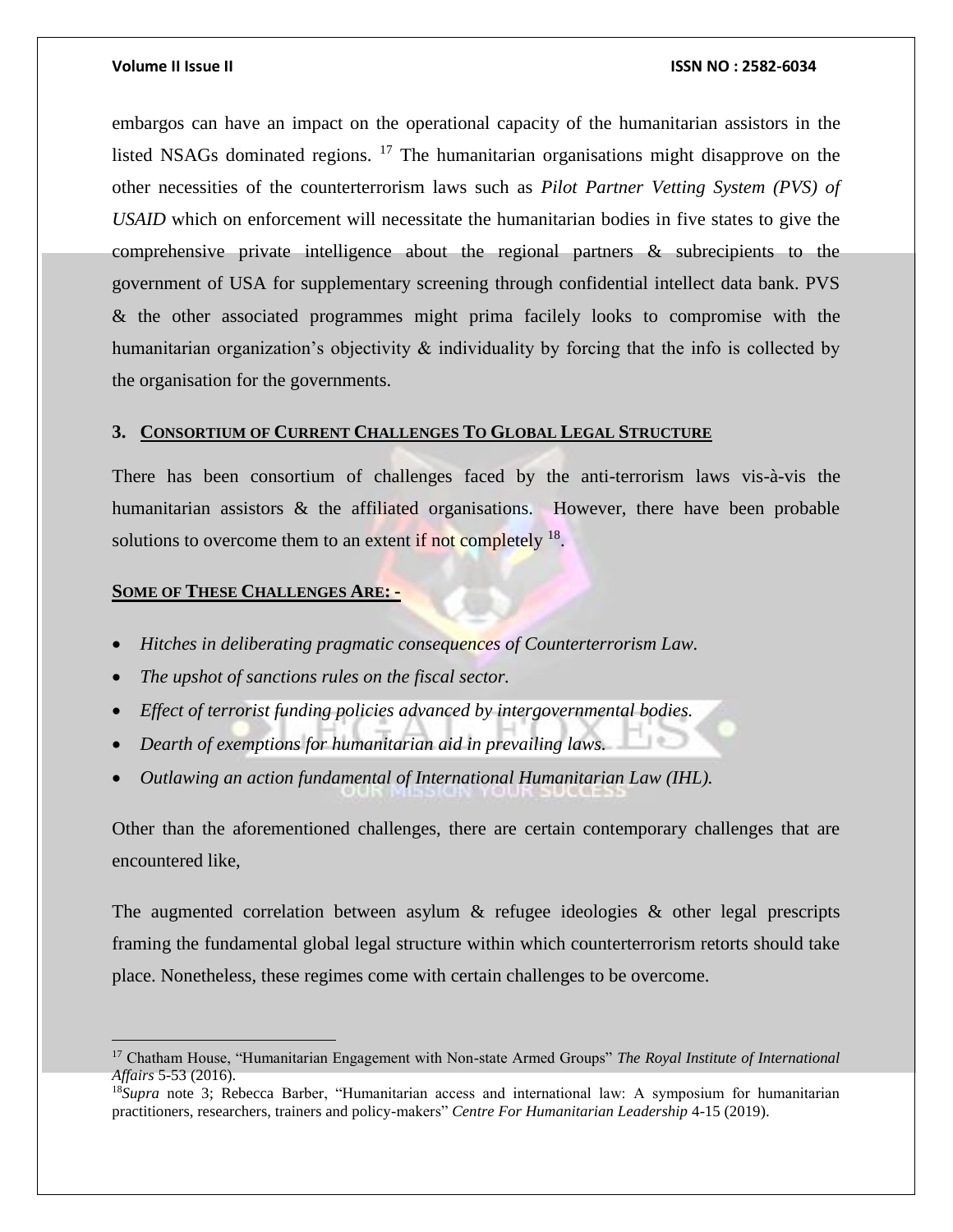$\overline{\phantom{a}}$ 

One of the essential subjects is that the *International Refugee Law (IRL) & IHL* wasn't framed primarily to curb the menace of terrorism or to be beseeched as the apparatus for combating the terrorism. By itself, its acknowledgment as a vital legal rule within the global counterterrorism legal structure has the capability to influence badly on thedefense of asylum seekers & refugees, allowing such individuals less instead of equal or supplementary protection.

The UNHCR in retort to augmented counterterrorism measures subsequent to 9/11 terrorist attacks stated that it is legitimately wrong to consider asylum as the safe haven for the terrorists, it gives the wrong impression to the public at large about the asylum seekers or the refugees who have taken the shelter therein & encourages the singulation of the persons of specific races or beliefs for discernment & aggressive molestation. Since 9/11 attacks, a lot of migrants & refugee communities have sustained attacks & persecutions on the basis of sensed nationality or belief, which led to social unrest. As said by *United Nations, High Commissioner for Refugees, 2015 <sup>19</sup>* .

There are certain asylum seekers  $\&$  refugees who were, related with grave offence, nevertheless, this doesn't mean that the most of them should be darned by affiliation with the few.

The other issue on the basis of UN  $& EU$  designated terrorists  $&$  terrorists organisations list instead of the discrete assessment, some of the states have employed an *opt-out clause* for the terrorists conjointly. From the standpoint of rule of law, such methods are not always escorted by fundamental level of due process of law & can be problematic to impugn effortlessly including in the court. The other problem is that such aa method doesn't tackle the underpinning matters but instead transfers the problem from one state to another state.

These multiple challenges & menaces could be accounted as the partly countervailed by the advantages of the integrating IRL within the global legal structure. The compromise of the nation's security interests with that of the distinct rights to be defended from forced persecution or refoulement is best attained when there is an amalgamation of distinct kinds of laws. the combined application of the humanitarian law, refugee law, extradition law, criminal law etc. could be means at its best to accurately ascertain that the terrorists  $\&$  the belligerent groups demand for the asylum seeking or refugee protection should be declined. Contrarywise, shielding the state security interests by trying the persons in line with the due process of law, protecting the

<sup>19</sup>UNHCR, "Global Trends: Forced Displacement In 2015" *The UN Refugee Agency* 6-64 (2015).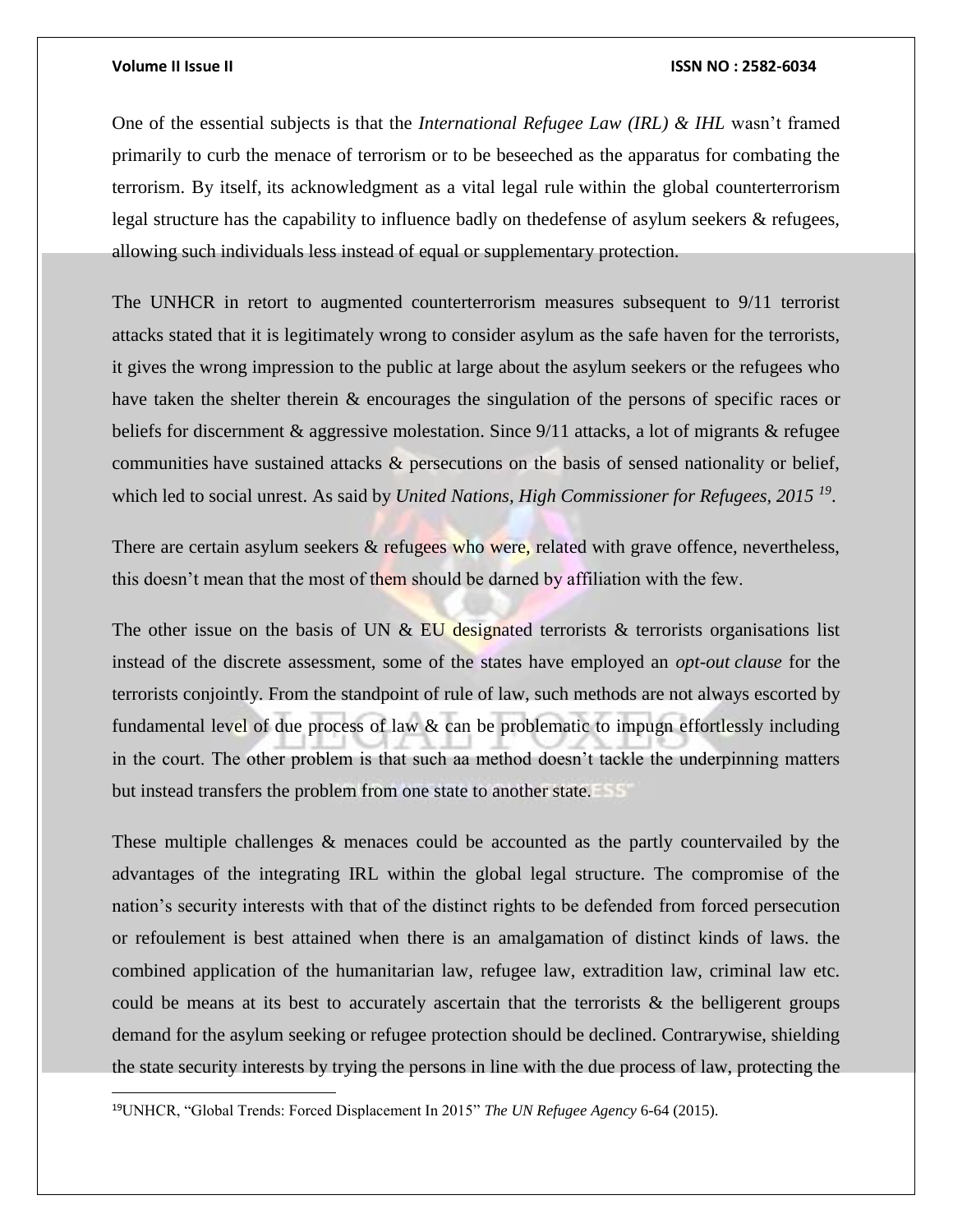rights & the most susceptible individuals & espousing the other suitable measures to defend the fundamental humanitarian rights, preserves the rule of law at the core of counterterrorism laws 20 .

## **4. REPUTATIONAL TERRORIZATIONS & INJURY IN THE LIGHT OF THESE CHALLENGES**

Seeing that the International society continues to constantly dwell on the attempts made by the counterterrorism laws, states & its officials, reports etc. have paid due regard to ensure the acquiescence with the counterterrorism laws & regimes. One of the several methods by which the humanitarian assistors could encounter the impacts of this increased consciousness about divisive issues of the counterterrorism involving the inspection of the humanitarian organization's activities especially for the activities taken place in the severe milieu or the listed belligerents vis-à-vis the terrorist groups dominated regions. The analytical exertions by the states, governments, designated bureaucrats,  $\&$  reporters, aid to confirm the liability  $\&$  openness of the community sector. These communal platforms could be beseeched by others too. Nevertheless, to beseech the extensive  $\&$  supranationally apposite counterterrorism laws like one of the provisions of *substantial or material support* (US proviso) read above <sup>21</sup> with the purpose of making the unsubstantiated  $\&$  unexplored allegations that could harm the reputation  $\&$ financing of the humanitarian organizations without the organisation ever being officially suspect of any offence, inspected for any challenging actions, or alleged by their donors of violating the necessities of the agreement.

Putting these sought of allegations have become the child's play & there are assortment of strategies to allure the groups or others whomsoever interested to *name & shame* the person or the organisations. *For example*, in USA the interested groups or the state officials might demand for parliamentary review to inspect the conceivable offence or employ non-legal, communal relations-based strategies like publishing the statement of the press within the naming  $\&$  shaming campaign associating others with the deleterious activities. <sup>22</sup> Similarly, in 2012 an Israel Law Centre named Shurat *Hadin*, *accused* the Australian NGO for financing the Gaza Strip based

<sup>&</sup>lt;sup>20</sup>Office of the United Nations High Commissioner for Human Rights, "Human Rights, Terrorism and Counterterrorism" 32 *United Nations*, Geneva 3-46 (2008).

<sup>21</sup>*Supra* note 11.

<sup>22</sup> Counterterrorism and Humanitarian Engagement Project, "Congressional Inquiries" *Draft Background Briefing* 2- 5 (2013).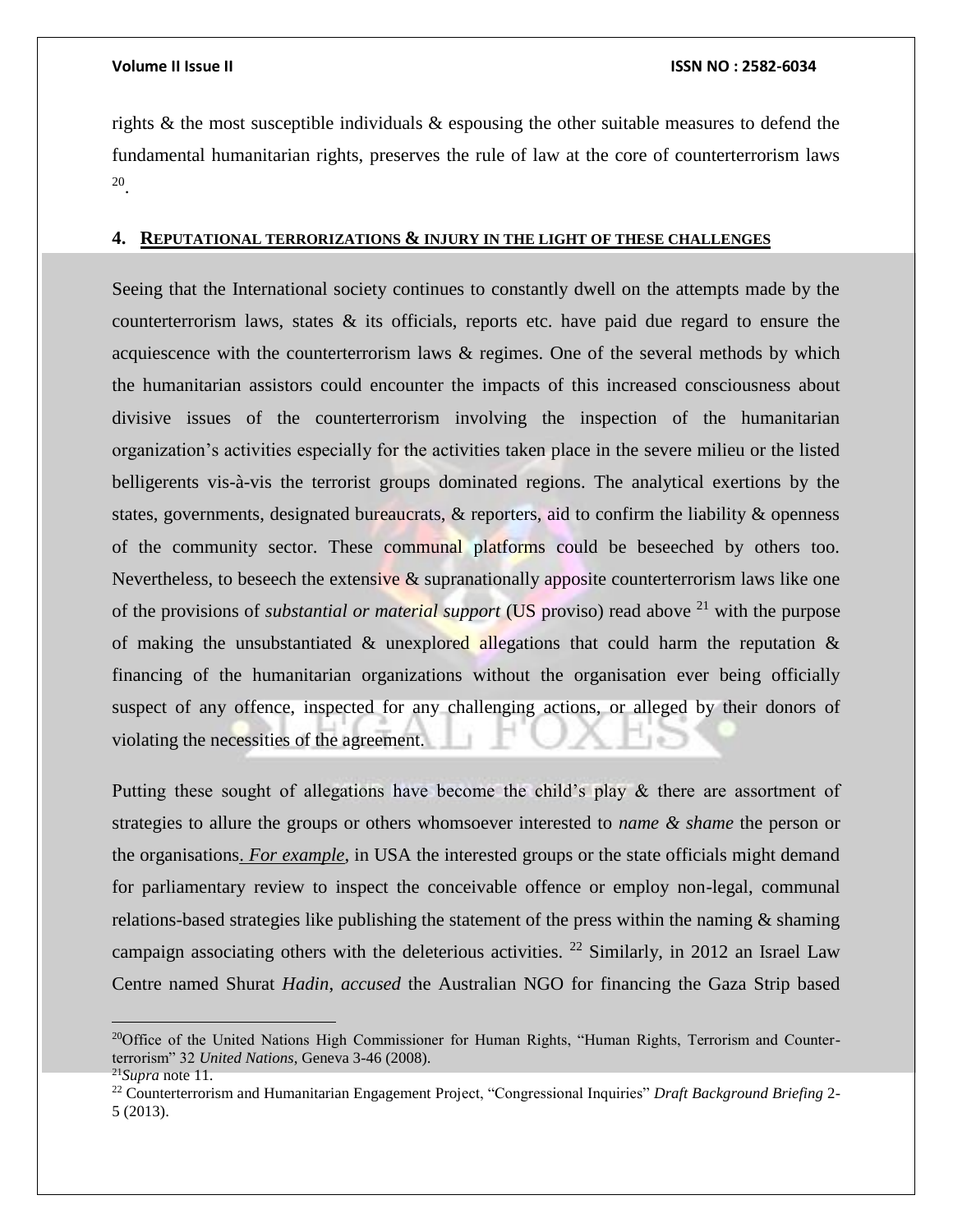terrorist organisation.  $^{23}$  However, no evidence could be found against the alleged offence of the NGO &the same accusation was also repudiated by the NGO, but this whole event has impacted the NGO functions & the reputation of the organisation. It is to be noted that, once these detrimental accusations are put, it leaves the scars forever regardless the falsified allegations. With these injurious accusations, some degree of reputational harm to humanitarian assistors appears unavoidable, irrespective of whether the accusations are correct. The menace inflicted to the humanitarian assistors necessitates them to mull over how they would be going to tackle the communal relations crusade condemning them of desecrations of counterterrorism law, like backing the terrorists with the public money. Reputational harm may lead to the diminishing of the of the assurance of the donor state  $\&$  forfeiture of finances., as benefactors might be hesitant to finance the organisations that may be engrossed in purportedly careless or wrongful action.  $24$ 

## **5. CONCEIVABLE COURSE TO SUBJUGATE THESE CHALLENGES**

The constant strain between the laws on counterterrorism & humanitarian assistance & the concerned ideologies led to several notable challenges for the humanitarian assistors & the organisations. Due to the constant tension between the two, the actions of the humanitarian assistors have to undergo severe scrutinization than before. However, there have been proposed certain conceivable coursed to subjugate these challenges that might help the assistors to confront & overcome these challenges  $\&$  other difficulties.<sup>25</sup>

# *1. Taking in account the advisability & possibility of the recording evidence of the hostile or constructive influences of counter-terrorism measures*

The humanitarian assistors might desire to take in account the documenting the hostile or constructive influences of counter-terrorism measures, laws, regimes, policies etc. The recording of all these evidences could serve as the foundation for increasing the awareness & endorsing the deliberations on these challenges inside & outside the humanitarian aid agencies particularly encompassing issues like *partner vetting systems (PVS)* in USAID assistance <sup>26</sup>& other supervisory mechanisms. In 2011, *InterAction*, the biggest coalition of the humanitarian &

 $\overline{a}$ 

<sup>23</sup> Ibid; *Supra* note 3.

<sup>24</sup> Rosemary Foot, "Human Rights and Counterterrorism in Global Governance: Reputation and Resistance" 11(3) *Global Governance* 291-310 (2005).

<sup>25</sup>*Supra* note 2&3.

<sup>26</sup> Federal Register, "Partner Vetting in USAID Assistance: Rules & Regulations" 80 (123) Agency *for International Development* 36693 (2015).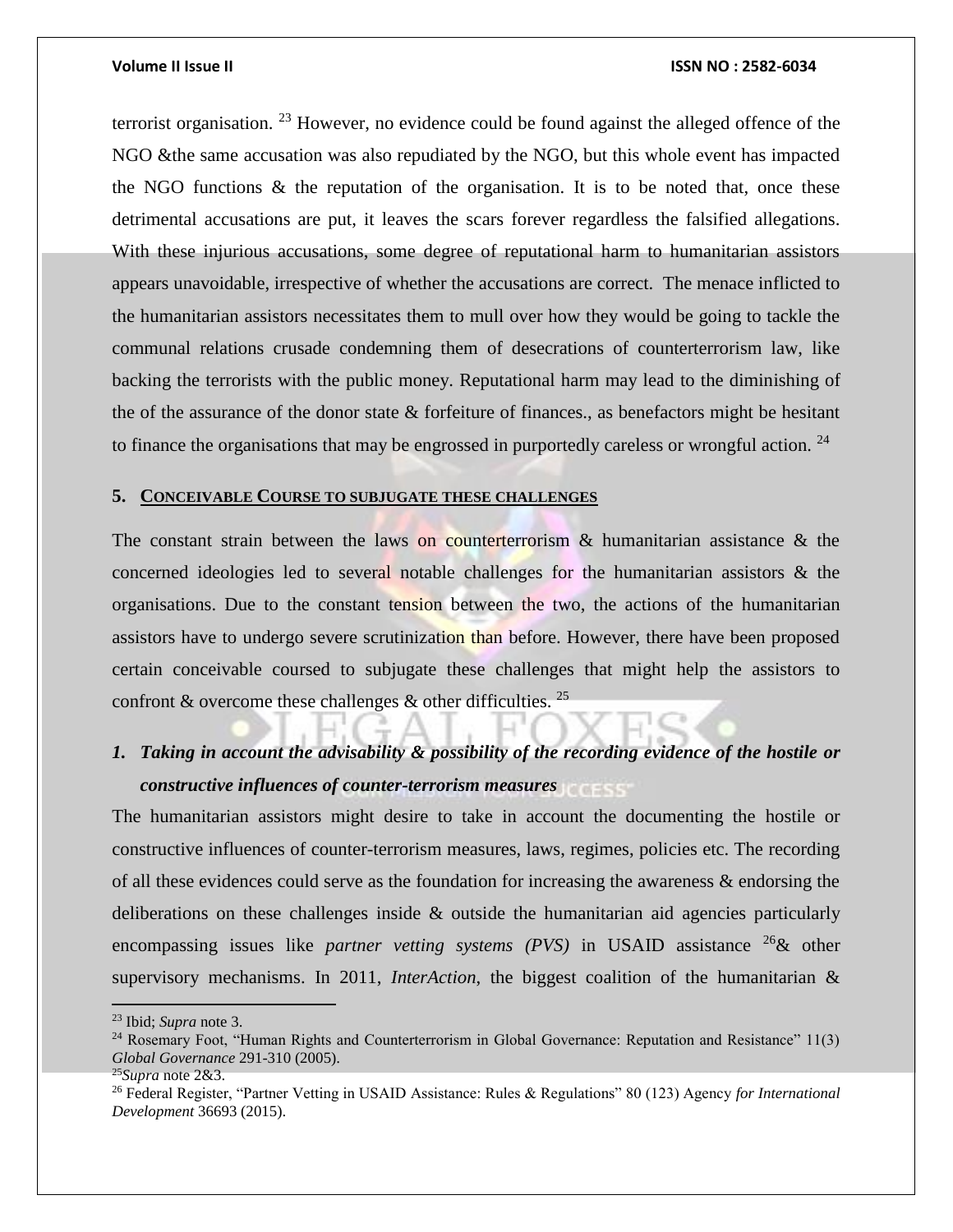International developmental NGOs & partners in US wrote to the government of USA about the probable adversative impact of USAID's pilot PVS. <sup>27</sup> According to the coalition, PVS would compromise with the acuity of an organization's individuality & neutrality, it would place the workers & the partners at higher jeopardy & would also dampen the international  $\&$  regional partners from working with US established & US subsidized establishments. This letter of the InterAction acted as good source to cull out the conceivable hostile or constructive influences of counter-terrorism measures, laws, regimes, policies etc.

## *2. To determine whether the functional area is subjugated to the sanctions or not*

The functioning of the humanitarian access in the targeted sanction areas, the organisation might take in account whether it has any inner mechanism to supervise & abide by the sanction rules or not. Furthermore, the humanitarian assistors might desire to assure that the humanitarian organisations employ certain methods to ascertain the consistent supervision of the novel targeted sanctions & the listing of the terrorist organisations. Various large humanitarian agencies have at least one member being employed for this purpose who is working on it 24\*7 to confirm that the organisation is in complete acquiescence with the anti-deflection policies  $\&$ affiliated guidelines. For the better results, the staff could be increased as well. *For Instance:* an INGO had six members staff to carry out the aforementioned task as to ensure the humanitarian organisations conformity with the anti-deflection laws. Out of those 6 members staff, 2 people were primarily employed to invest their time covering prospective & present associates against the counterterrorism laws, regimes, policies et al.  $\&$  other designations. <sup>28</sup>

# *3. To determine whether the planning of the humanitarian organizations is conditional upon any fiscal sanctions*

The humanitarian organisations might desire to acknowledge the planning of the organisations if they are subjugated to any fiscal rules or sanctions. *For Instance:* All the UN bodies are subjugated to the compliance of UNSC sanctions, although the other fiscal proscriptions could be implemented by the individual donors on their donorships. It is vital that humanitarian agencies realize whether  $\&$  how monetary sanctions could  $\&$  do influence their function, due to the extensive possible operative impact of any fiscal rules or sanctions.

 $\overline{a}$ 

<sup>&</sup>lt;sup>27</sup> Kimberly Darter, "Partner Vetting Independent Assessment: Insufficient Justification for a Global Rollout" *InterAction Policy Paper* 12-31 (2016).

<sup>28</sup>*Supra* note 16.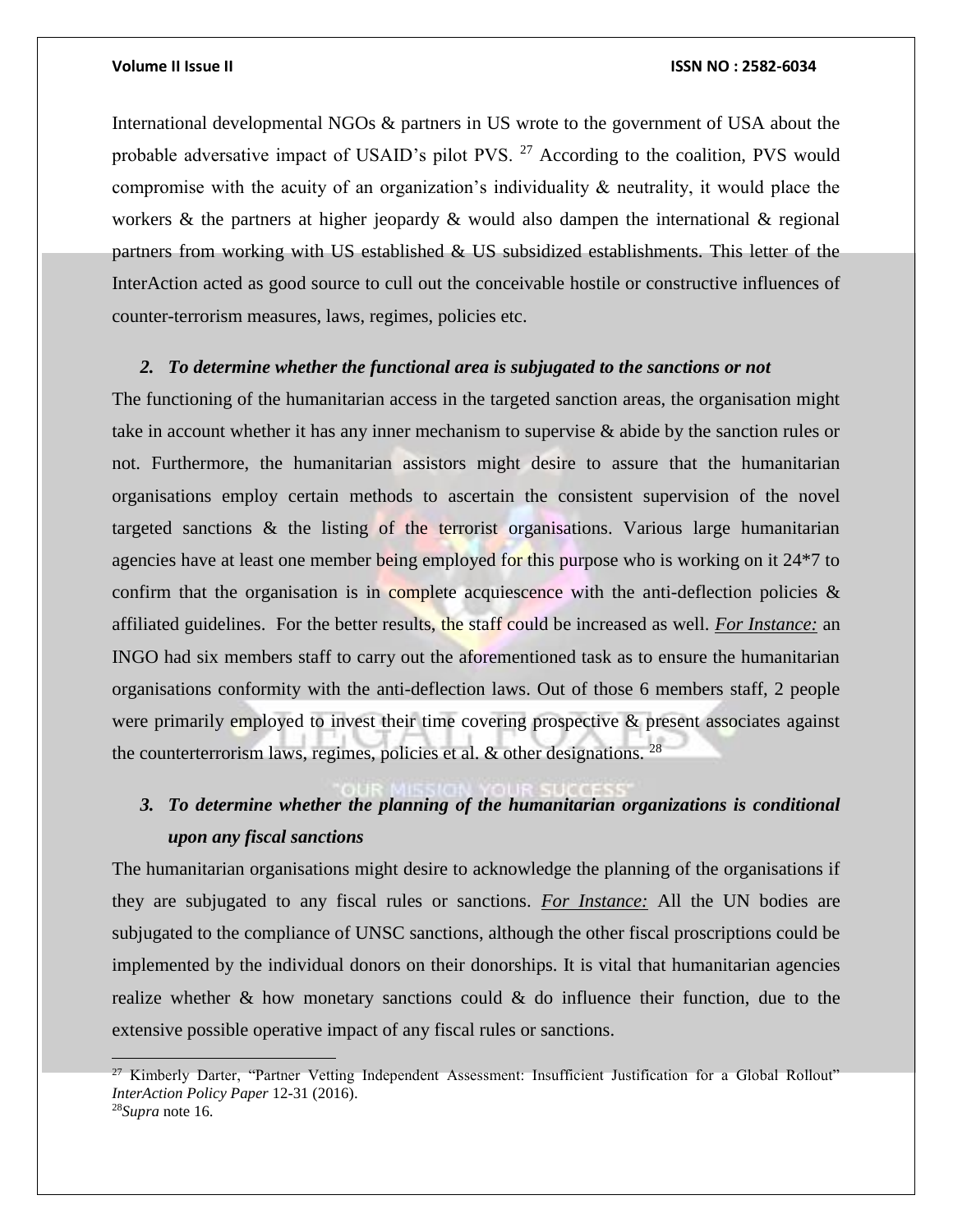# *4. To evaluate whether the humanitarian organizations activities are eligible for humanitarian exceptions*

The humanitarian organisations might desire to acknowledge whether any of the activities of the organisations are eligible to be subjected to any exception rule under the pertinent laws  $\&$ policies. If any exemptions exist, the possibility of such exceptions differs considerably among different states. Acknowledging the possible exceptions would give the staff of the organizations in-depth insight of which activities are permitted that or else would be barred.

# *5. Take in account the input to the deliberations that make an effort to establish the way ahead*

The humanitarian assistors can partake to deliberate within  $\&$  beyond their humanitarian organizations counting at the position of *Inter-Agency Standing Committee (IASC)* for the purpose of acknowledging if there any way ahead is possible concerning the discourse & meeting with donor/ donor states  $\&$  intergovernmental bodies regarding licensing, exceptions,  $\&$ other focus areas. The deliberation could be a good source to engross & tutor the donors for the necessity of exceptions & to let them know about the challenges levelled against the humanitarian assistance by the counterterrorism laws, regimes, policies etc.

## *6. Evaluate & retort to the possible menace.*

The humanitarian assistors might desire to contemplate developing a risk profile of the activities performed by the organisations & the milieu in which they function. This risk profile could also tackle the possible *reputational injury* & pursue to sweep the other substantial issues entailing recipient communities, donors & donor states, intergovernmental agencies & other participants. The humanitarian agencies can also consider the idea of drafting the internal synopsis of their rules, policies & approaches with respect to management of the risk, which provides as the easily accessible resources in circumstances where these organisations are exhorted to clarify its policies & approaches to the risk management.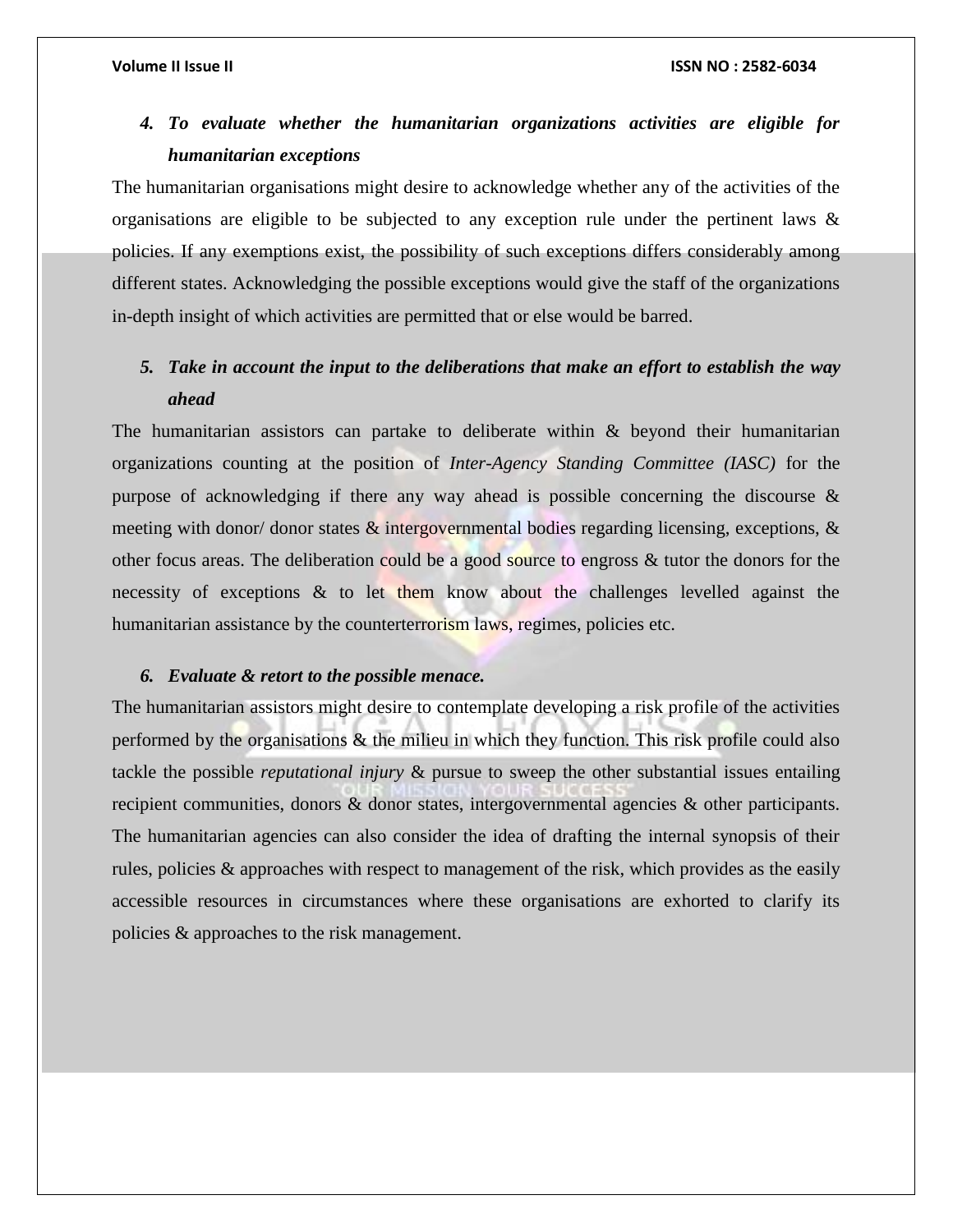# **6. IMPACT OF TERRORISM ON INTERNATIONAL RELATIONS IMPOSING CRITICAL GLOBAL THREAT**

# **ENHANCED GLOBAL SECURITY & THE GLOBALIZATION EFFECT VIS-A-VIS COMPARATIVELY CHANGED WORLD POST TERRORISM WAR**

The world has changed a lot in a thoughtful way after the incident of 9/11. A small group of terrorists, tiny percent of the fraction of the global population have successfully changed our lives. Not only just the security measures are taken into consideration but also how they get financially aided. For instance, *Jemaah Islamiah*, the Indonesia-based Terrorist Organisation *(hereinafter TO)*, has created at least 50 commercial businesses in Asia that provide a plethora of sources of finance for its operations. Hence, law enforcement & intelligence agencies must now recognize these sources of funding in order to deteriorate their ability to operate.

TO has harvested the method of globalization to improve their method of working, abstain themselves from using any kind of factory-made explosives & locally produced goods are used in abundance to achieve their aim. Further, there is a probable risk that smaller TO will be furnished to carry out the actions causing the mass death likely to happen in Bali & Mombasa  $\&$ suicidal attacks frequency to be increased in US & Europe. For instance, there are 22 million antiaircraft missiles in existence, many of which are dated  $\&$  are sold relatively expensively in the black market. An unfathomable reality is that anyone who flies on a commercial airplane is at risk, as the failed attempt to take down an Israeli aircraft demonstrated in Mombasa. The world reach of AQ is great point of concern. **IISSION YOUR SUCCESS®** 

How the nations fight against the terrorism will decide the IR. The stakes are high in Iraq for several reasons. If UNSC will not reach the majority consensus for the elimination of the destructive weapons, it stands a little chance of achieving the same objective in North Korea. UN has pledged number of times for disarmament from Iraq but every time Iraq disappointed (over 12 years). When the UN failed to impose an effective, acceptable solution to the atrocities in Rwanda & Bosnia, the organization risks becoming irrelevant in determining the course of international affairs today. Already a shift has been witnessed between bilateral relations between US & Europe & China & Russia as an outcome on the contention of the war in Iraq.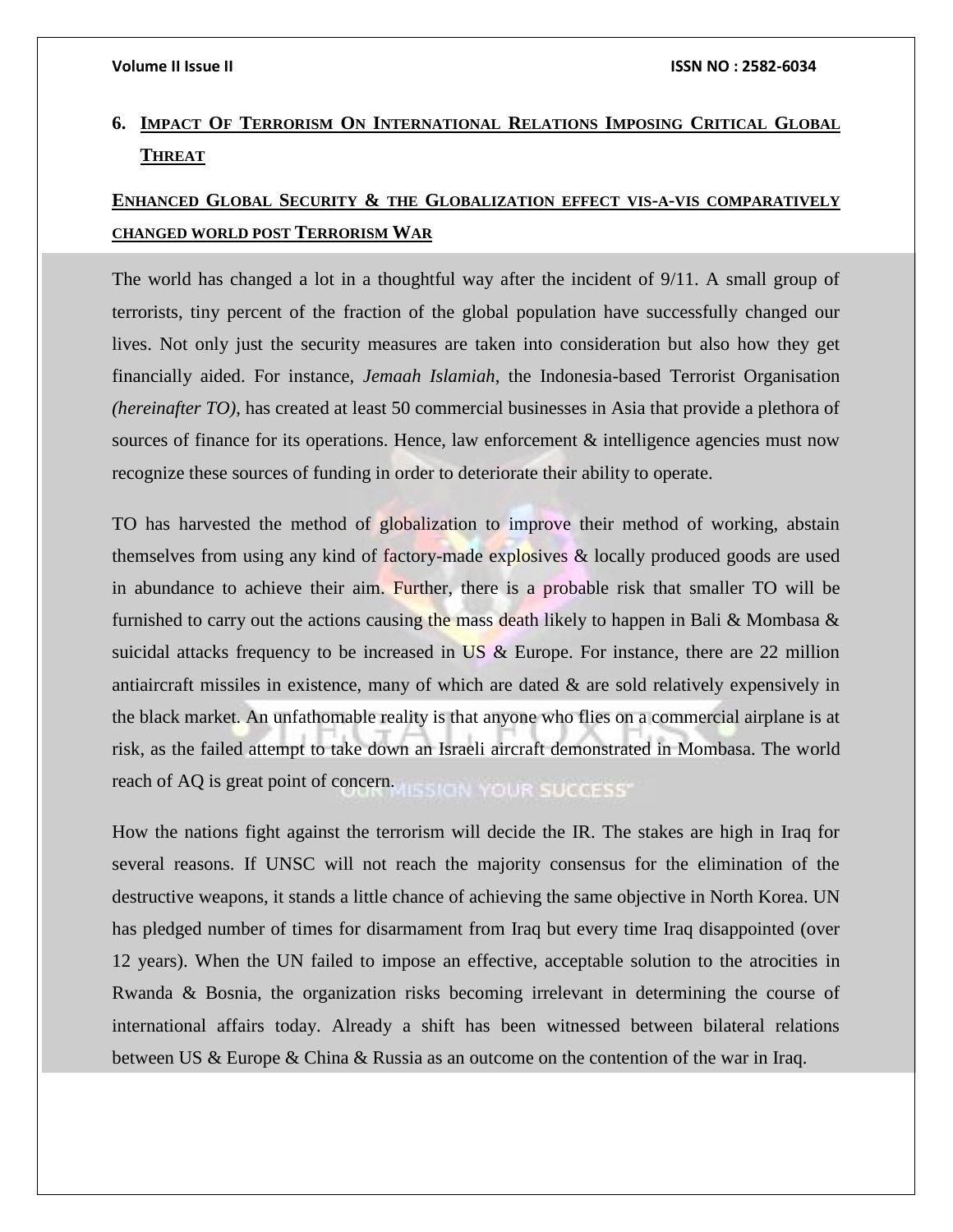The issue of NATO has also been raised. By thwarting the NATO's ability to protect the Turkey (one of the NATO member) against the attack in the war, France & Germany have broken the central dogma of the NATO charter, that attack against one NATO member is an attack against all the NATO members. While trying to create a counterweight to the US power, France & Germany may successfully shatter the alliance that USSR couldn't able to destroy. This may result on the serious effects on NATO & west's ability to wage a war on terrorism & enhanced role of the individual European countries in the International affairs, & role of NATO would be reduced.

## **GLOBAL SECURITY POWERED BY RESOLUTION OFUN COUNTER TERRORISM STRATEGY**

The UNGA has adopted the global counter terrorism strategy on September 8, 2006 in order to enhance the national, regional  $\&$  international efforts. For the first time, all the members states have agreed to a common tactic  $\&$  mode of operation to fight against the terrorism. Not only proclaiming that terrorism in any form is not acceptable but also took practical steps to prevent & combat it & acknowledge the people about it in order to strength the position of the state. The strategy is reviewed in every 2 years for the smooth functioning of the states & to counter the terrorism.

### **4 PILLARS**

The global counter terrorism strategy in the form of a resolution & adjoin plan of action, comprises 4 pillars:

- *1. Addressing the conditions favourable for the spread of terrorism.*
- *2. Preventing & combating the terrorism.*
- *3. Building states capacity & smoothening the role of UN.*
- *4. Ensuring the Human Rights & rule of law.*

# **PLAN OF ACTION**

- 1. To consistently, unequivocally & strongly castigate terrorism in all the forms & manifestations committed by whom, where, whatever purposes as it poses great threat to the global security.
- 2. To take the immediate actions & curb the terrorism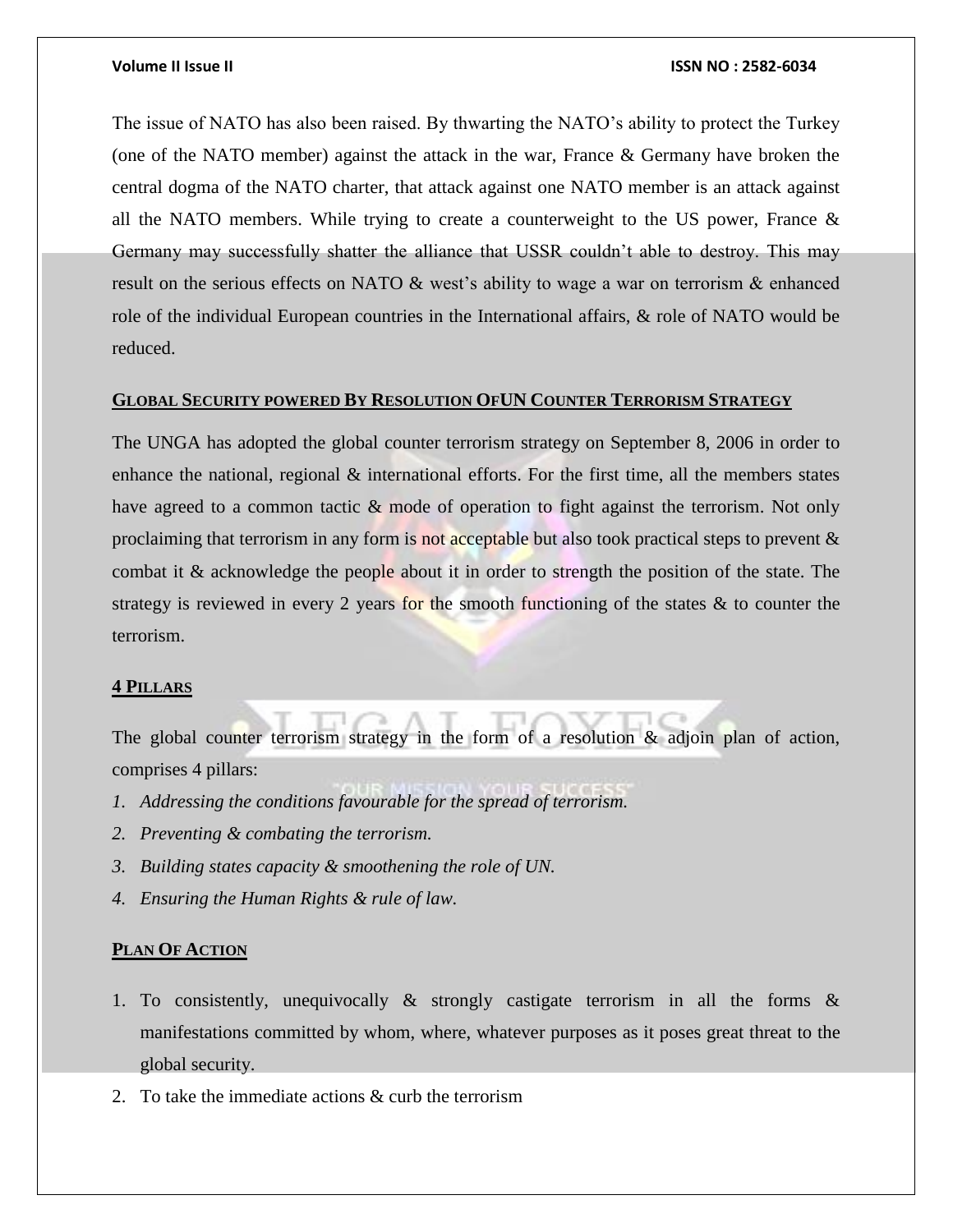- *a. To consider becoming parties without procrastinating it to the existing international conventions & protocols against terrorism, & implementing them, & to make every exertion to reach an accord on & conclude a comprehensive convention on international terrorism;*
- *b. To enforce all General Assembly resolutions on measures to eliminate international terrorism, & relevant General Assembly resolutions in order to prevent the human rights & fundamental freedoms while combating the terrorism;*
- *c. To carry out all the resolutions of the Security Council related to international terrorism & to assist fully with the counter-terrorism subsidiary bodies of the Security Council in the fulfilment of their tasks, recognizing that many States continue to require aid in carrying out these resolutions.*
- 3. To recognize that international assistance  $\&$  any measures that we undertake to prevent  $\&$ curb terrorism must comply with our obligations under international law, including the Charter of the United Nations & relevant international conventions & protocols, in particular human rights, refugee law & international humanitarian law.

## **7. CONCLUSION& RECOMMENDATIONS**

Wide range of divisive issues that have bridged due to the constant strain between the laws on counterterrorism & humanitarian assistance. these tensions have also impacted the humanitarian access in several circumstances. Since the very beginning, majorly the donor states & humanitarian actors have more & more indulged in various deliberations & cooperation on this matter. Also, a constant attempt to tackle & overcome the difficulties & challenges occasioned by the counterterrorism laws vis-à-vis its interplay with the humanitarian action are in progress. In defiance of these relentless endeavors & imperative necessity of the humanitarian access amid the concerned non-combatants who directly participate in the hostilities  $\&$  also to those who aren't anymore partaking in the armed conflict, the menace of injury or the criminal liability have instigated several humanitarian assistors to inhibit or cease their work in some of the areas. With the increasing severity of the humanitarian crisis, these challenges & difficulties becomes more obstructive, destructive  $\&$  grave. A lot of related instances could be seen formerly in the least developed countries like *Somalia, Mali, Syria* & *Gaza Strip* etc. The severe happening in these countries, the armed conflicts et al. poses a great menace  $\&$  notable challenges for the humanitarian assistors, particularly for those who are functioning in the region of where the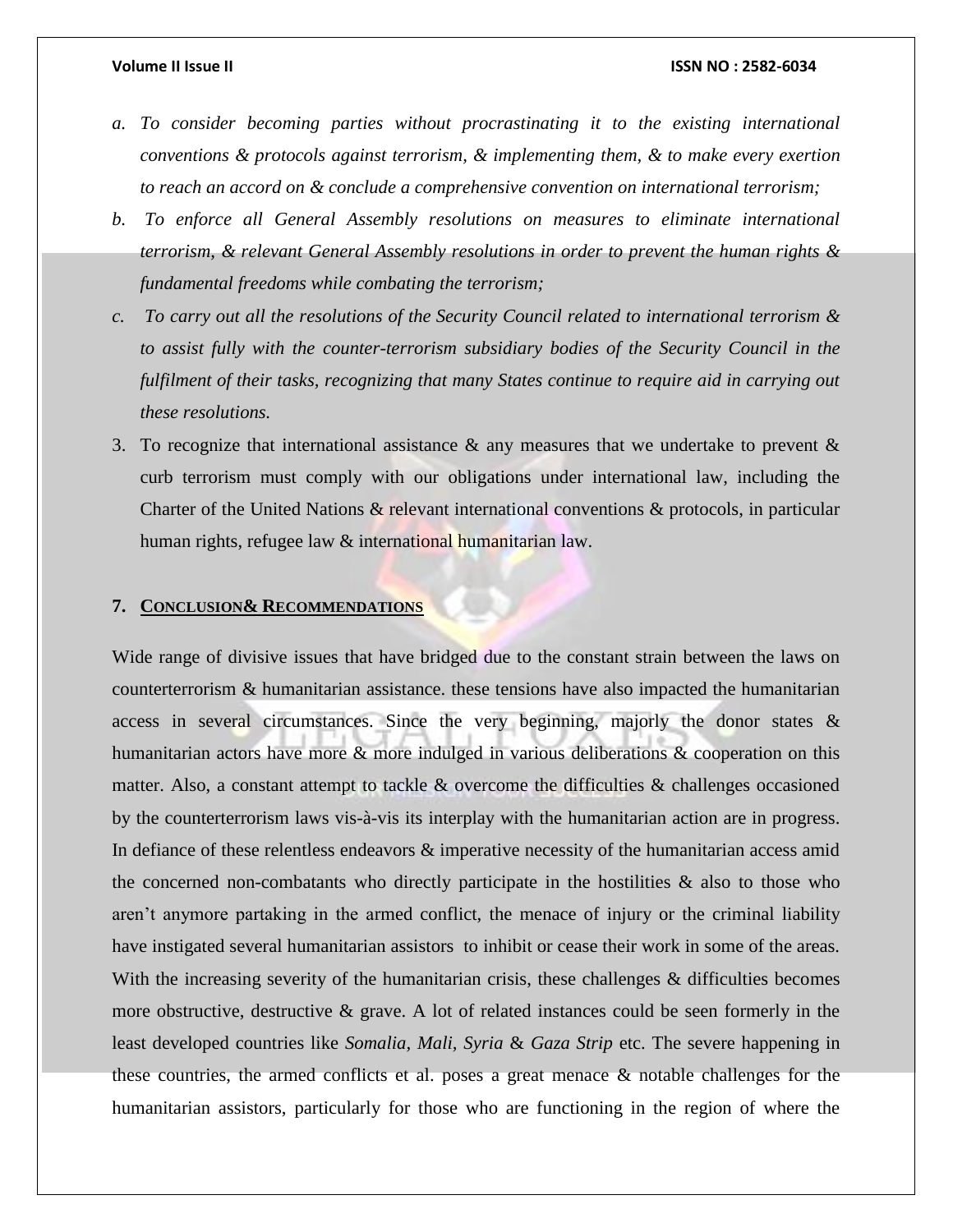listed terrorist organisations are established or working from. It is imperative that the humanitarian actors should be acknowledged about day-to-day challenges & also the impending difficulties that might come their way on the convergence of the counterterrorism laws with the humanitarian assistance in the continually fluctuating atmosphere. It is quite challenging to anticipate the propensities in long run especially when the legal structure & the reaction to the same is still in preparation. A persuasive amalgamation of distinct factors proposes that at least for some time, the problem accentuated in this paper will endure to have an impact on the operation of the donor states vis-à-vis the humanitarian aid. We have primarily focused on the criminal liability capacity of the people & groups indulged in terrorist & affiliated activities  $\&$ supporting it either overtly or indirectly.

There have been various factors when taken in conjunction appears to suggest substantial  $\&$ conceivably persistent, changes in the approaches of the chief donor states to risk & control the state financed humanitarian access in the circumstances of armed conflict including the particular non-state actors as well.

*First factor* is a seeming elevation in the insertion of the listed terrorist groups that have the certain international objectives. These terrorist organisations have moved from focusing on the attacks from the surreptitious locations to a thrust monitoring the territory & exercise the administrative dominance. This possible tendency observed during addressing the fire going on in *Yemen, Syria, & Iraq* may result in compelling situation for the government donors to control the inflow of their assistance money to these listed terrorist organisations even more stringently & concurrently coercing the humanitarian agencies to contrive the plan to engross these listed terrorist organisations in the most straightforward way in terms of broadened cooperation.

*Second factor* is the augmented cooperation on the methods to counterterrorism laws amongst the primary donor states all the more extensively. The dominant authorities are exercising pressure to ascertain that all the states have the uniform counterterrorism felonious  $\&$ supervisory rules prepared. Additionally, the governments of these states should also be capable enough to effortlessly share the information, implementation policies, supervisory mockups cross-borders.

*Third factor* is that the states & the governments are gradually conscious of public display of the deviation & misuse of the humanitarian assistance by the listed terrorist organisations & also the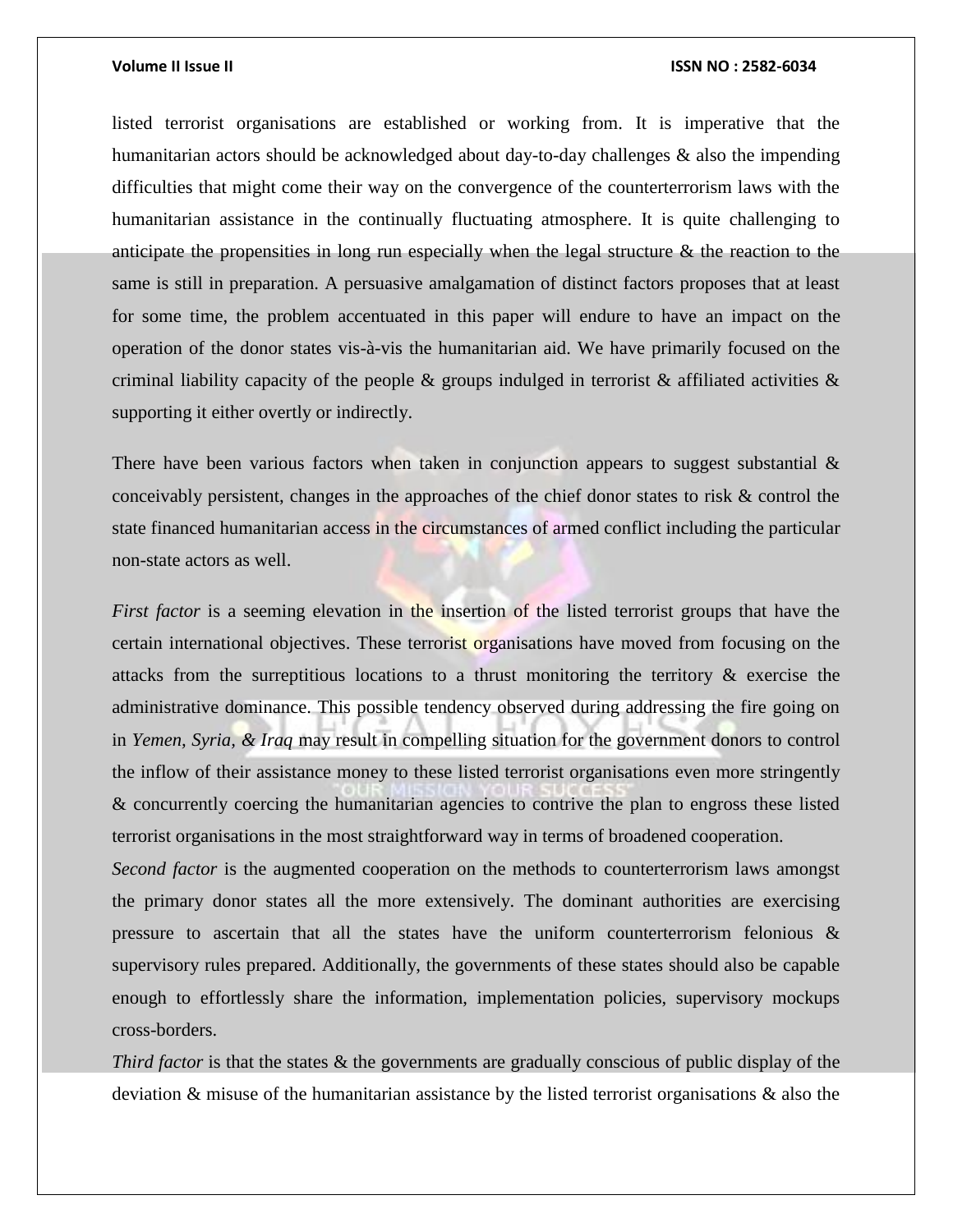counterterrorism laws, policies, measures may be soon known to these listed terrorist groups. This would definitely inflict the pressure on the government to be more prohibiting in contract drafting & regulation of the funds. This increasing awareness amid the government, states vis-àvis the listed terrorist organisations offshoots partially from coverage by conventional  $\&$  nonconventional media on counterterrorism laws , listed terrorist groups & possible deviation along with the prompt information circulation  $\&$  accusations on these issues on several social media networks such as YouTube, Twitter, Facebook etc. in this milieu, humanitarian bodies & assistors might face tougher difficulties to show the non-state armed actors that their agencies are neutral & autonomous of government safety strategies.

*Fourth factor,* as the counterterrorism laws administration internationally amplifies & within the discrete state governments also, the counterterrorism laws administration is conceivable to grow within the humanitarian assistance community per se. Little short while later, well see the humanitarian agencies will employ the *counterterrorism advisors*, involving in both internal & external inspection of their observances associating to the counterterrorism  $\&$  also participating in the methods for the managing the menace.

Almost all the factors deliberated above proposes the increasingly advancement of the counterterrorism laws, regimes, distinct policies gradually in every area starting from the criminal jurisprudence to the fiscal rules to private sector reform.

Meantime, the enlarging domestic & international counterterrorism administrations pursue to elevate & build up their authoritative & execution capacity respectively. The internationally or locally identified terrorist organisations seems to achieve proficiency & experience in regulating the territory & assistance to non-combatants. For major, transnational humanitarian organisations that heavily depends on the if not completely on the on-government sustenance for their actions, counter-terrorism laws will possibly endure to adopt more & more strategizing, programming, & framework in the course of planning the resources.On one perspective, the counterterrorism laws represent one of the persisting & deeply ingrained fundamental quandaries to the humanitarian ideologies of individuality & objectivity in multifaceted skirmishes that encompass terrorist organisations. From another perspective, the counterterrorism laws, regimes, policies et al. might necessitate the humanitarian ideologies vis-à-vis the organisations to confront the novel not less than the imperative, options to choose whether to receive the public money for rescue & relief operations or not particularly as it looks conceivable. The concerns of the donor states about the